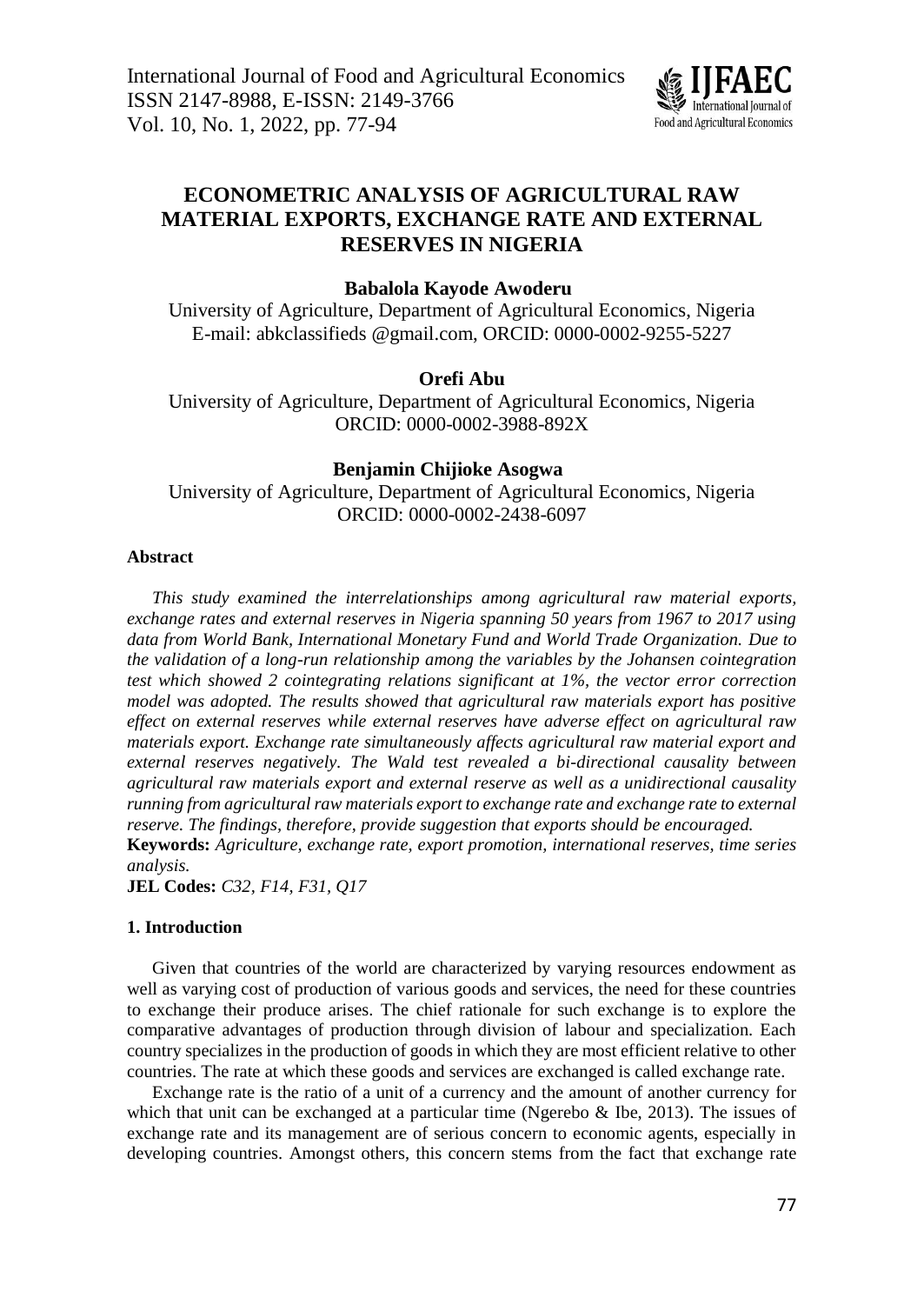policies determine the ability of countries to take full advantage of international trade (Essien, Uyaebo & Omotosho, 2017). One of the major ways by which such advantage can be explored is through the earnings of foreign exchange. While parts of these foreign exchange earnings are reinvested in the domestic economy, some are left in the treasury as external reserves.

Generally, countries maintain external reserves in order to manage exchange rate by minimizing the effects of excess fluctuations (Elhiraika & Ndikumana, 2007). Reserves are also used to manage the exchange rate through intervention in the foreign exchange market (Tella, 2007). International trade settlements can be financed by reserves especially when there is deficit between exports and imports. However, foreign exchange can only be earned when exports are initiated.

The demand for Nigeria's exportable products in the international market in particular is an injection into the economy as financial resources are received into the domestic economy; hence it is responsible for increasing the level of external reserve of the country. In the 1960s and 1970s, large proportions of Nigeria's exports were dominated by the agricultural sector and it was a major source of foreign revenue. Nigeria was recognized as the major exporter of groundnut, cocoa, rubber and other agricultural products. The revenues from exports are strongly affected by the incessant nature of the changes in the exchange rate (Owuru  $\&$ Adesoji, 2016). As a result of the immense role export plays in stimulating growth, most developing countries like Nigeria have opened their economies by adopting export-led development, which is underpinned by a low cost of production and an undervalued exchange rate. Fluctuations in exchange rate, literally perceived as exchange rate volatility, may make or mar the potentials of the export sector of the country which in turn determines her ability to accumulate external reserves necessary for foreign direct investments. Nigerian government, over the years, implemented various exchange rate policies spanning two major regimes, namely, the fixed and flexible exchange rate regimes (Adewuyi, 2005; Sanni, 2006). The fixed exchange policy was in practice from 1960 to 1985 while the flexible or market-driven exchange policy has been in use from 1986 till date but with series of modifications (Obi, Oniore & Nnadi, 2016). The extent to which these policies are effective in boosting or undermining foreign reserves and promoting export remains indiscernible. One noticeable repercussion of such "trials and errors" in exchange rate policy implementation is the alarming fluctuations in exchange rate. While some (Imoughele & Ismaila, 2015; Omojimite & Akpokodje, 2010) argued that the exchange rate uncertainties has a negative and significant impact on agricultural exports, others (Ajinaja, Popoola & Ogunlade, 2017; Dickson & Ukavwe, 2013; Gatawa & Mahmud, 2017) concluded otherwise. Additionally, the revenue Nigeria generates from her agricultural raw material exports is really not commensurate with the quantum of the exported produce. This stems from the fact that exchange rate of the Naira to the currencies of the rest of world is highly volatile. Through a feedback effect, the external reserve which comes about when foreign receipts exceed foreign disbursements according to Nzotta (2004) is also undermined. While some authors (Ekesiobi, Maduka & Onwuteaka, 2016; Olokoyo, Osabuohien & Adeleke, 2009) have carried out an empirical research on the implications of external reserves for agricultural exports on one hand, others (Gokhale & Ramana, 2013; Olayungbo & Akinbobbola, 2011; Umeora, 2013; Usman & Waheed, 2010) have also conducted empirical research on the impact of exchange rate policies on external reserve on the other hand, no scientific research work specifically takes cognizant of agricultural raw material exports. Moreso, no work has been done on the effect of external reserves on Agricultural raw materials export. This study filled the aforementioned gaps by testing the following hypotheses:

 $H_{01}$ : There is no long run relationship among agricultural raw material exports, exchange rates and external reserves.

 $H_{02}$ : Agricultural raw material export has no significant effect on external reserves.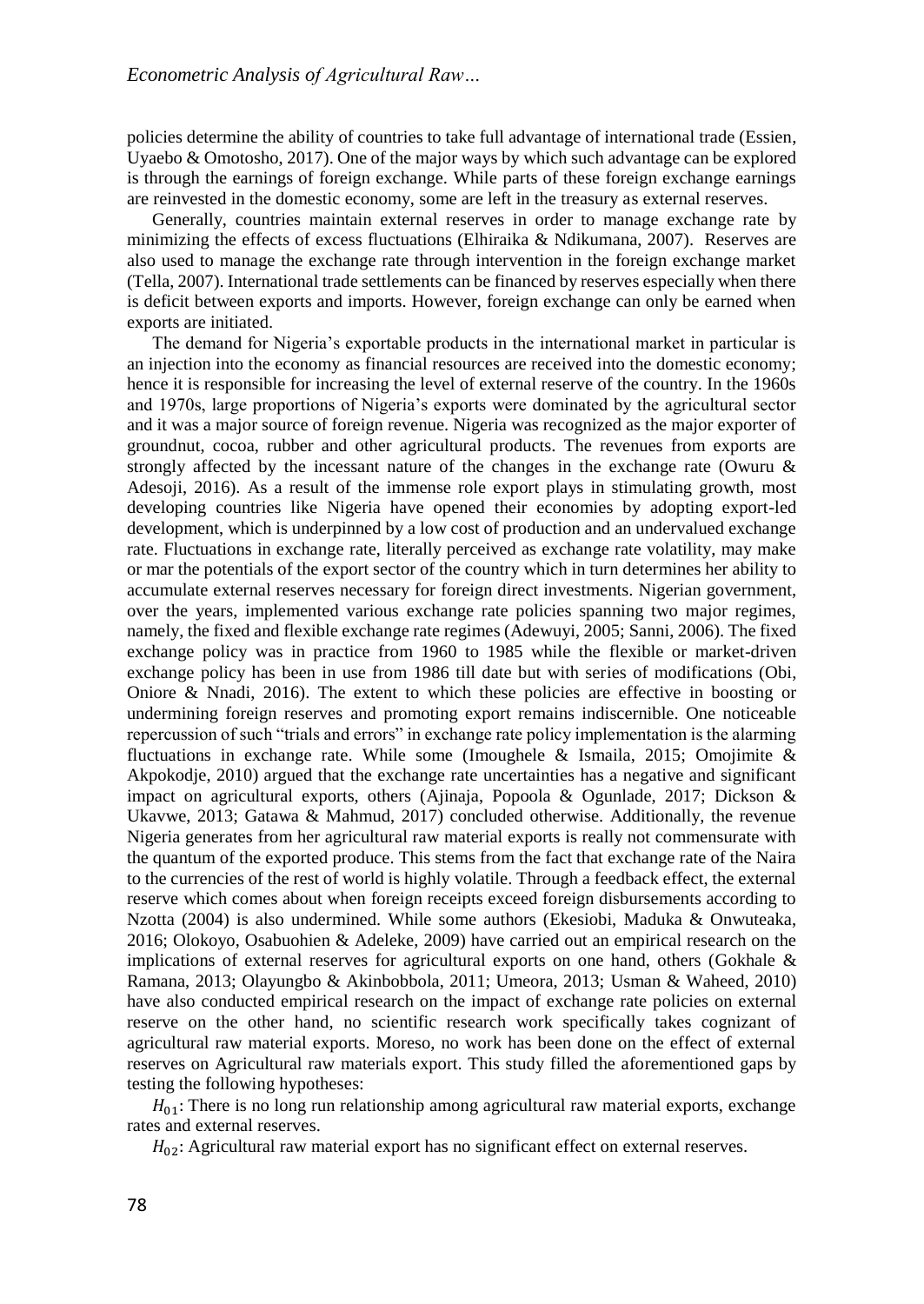$H_{03}$ : External reserve has no significant effect on agricultural raw material exports.

 $H_{04}$ : Exchange rate has no significant effect on both agricultural raw material exports and external reserves.

## **2. Literature Review**

### **2.1 Theoretical Framework**

To capture the theoretical interdependencies among these aforementioned macro-economic variables, the mercantilist theory and elasticity theory are the underpinnings of the study. The elasticity theory states that if there is downward adjustment of exchange rates, a nation experiencing balance of payment disequilibrium has to raise exports and reduce imports thereby, accumulate more foreign reserves while the mercantilist theory focuses on hoarding international reserves in order to maintain a competitive real exchange rate with the ultimate goal of increasing export growth. By this motive, countries accumulate reserves as a tool for maintaining low exchange rates so as to promote international trade and competitiveness (Aizenman & Lee, 2007; Wijnhold & Kapteyn, 2001).

#### **2.2 Conceptual Framework**

It is the maxim of every prudent master of a family to buy from others what it would cost him more to make at home. In the same vein, it is an attempt by others to satisfy their own needs that the surpluses produced by them are offered for sale. Relatively, Smith (1776) in his book titled *Wealth of Nations* stressed the role of self-interest in an exchange economy. He posited that:

*"it is not from the benevolence of the butcher, the brewer or the baker that we expect our dinner but from their regards to their own interest."*

In other words, no one is self-sufficient and various individuals satisfy their own interests by indirectly or unconsciously satisfying the interests of others. These dictums, when applied to country-country relationships, form the basis for international trade - the exchange of capital, goods, and services across borders or territories.

International trade can be likened to a coin which comprises two sides, namely - export and import, which can never be separated from each other. This relationship is such that when a country exports, she has more purchasing power in form of foreign income. Keynes (1936) posited his *absolute income hypothesis* on the fundamental psychological law which forms the basis of his consumption function. He emphasized that:

*"the fundamental psychological law upon which we are entitled to depend with great confidence both a priori from our knowledge of human nature and from the detailed acts of experience, is that men are disposed as a rule and on the average to increase their* 

*consumption as their income increases but not by as much as the increase in their income"*

When countries earn income from exporting their surplus produce abroad, parts of these incomes are disbursed on consumables; some are invested while the leftover is saved as foreign reserves. The foreign reserves could, in turn, be reinvested in the domestic economy or could be used to import capital goods and other intermediate inputs such as synthetic fertilizers, pesticides and other agro-chemical inputs needed for domestic production. Foreign reserves could be used to buy the local currency in foreign exchange markets to maintain a stable exchange rate (International Monetary Fund, 2000). Such other purposes may include stimulating exports, financing external debt in order to be creditworthy. Countries decide to accumulate reserves as a response to terms of trade shocks or trade embargoes, or an attempt to pursuing export-led growth (Anyaogu, 2012). When goods are sold abroad, payment is made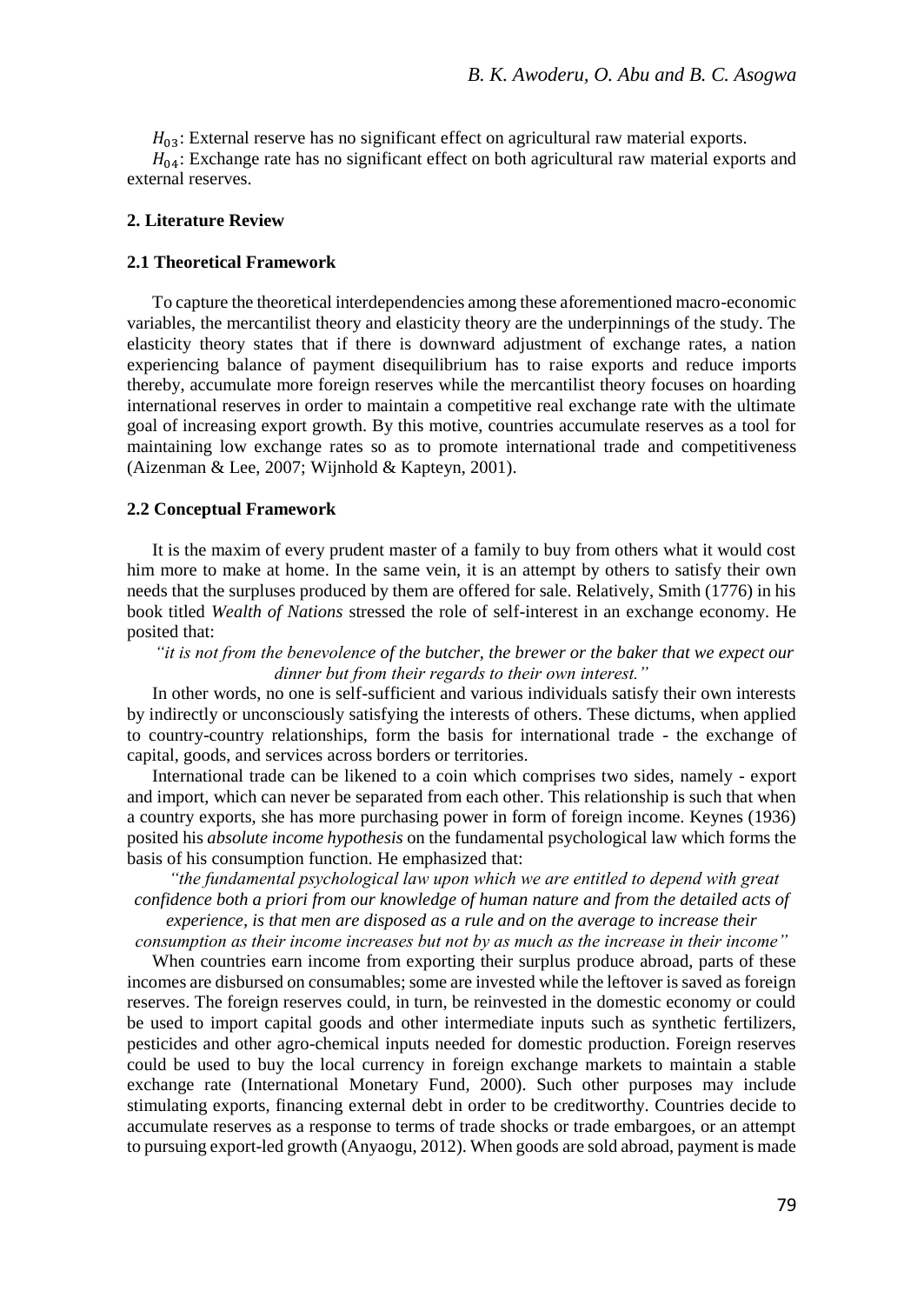in the currency of the importing country; hence, the need for exchange of currency at a given rate (Stephen, 2017).

Exchange rate can either appreciate or depreciate. *Appreciation* in the exchange rate occurs if less unit of domestic currency exchanges for a unit of foreign currency while *depreciation* in exchange rate occurs if more unit of domestic currency exchanges for a unit of foreign currency. Exchange rate depreciation increases exportation which, in turn, increases the foreign exchange earnings and the reverse is the case when exchange rate appreciation occurs (Ekesiobi et al., 2016). Hence, exchange rate serves as one of the core determinants of the external reserves a country could have at a particular period of time (Akinwunmi & Adekoya, 2016). Parts of these foreign reserves are used to import some capital goods and other intermediate inputs that are needed for agricultural production. While parts of these produce are used and consumed locally, some are, in turn, exported abroad as shown in Fig. 1.



**Source:** Authors

**Figure 1. Schematic Representation of the Interrelationships among Agricultural Raw Materials Export, Exchange Rate and External Reserves in Nigeria**

#### **2.3 Analytical Framework**

Testing for the absence or presence of a unit root in a time series data has become a common starting point of applied work in macroeconomics (Serena & Pierre, 1995). The Augmented Dickey Fuller test of stationarity is usually adopted to test for the presence of unit root in the series under the null hypothesis ( $H_0$ :  $\delta = 0$ ) meaning that the series is not stationary and the alternative hypothesis ( $H_1$ :  $\delta$  < 0) meaning that the series is stationary implying that such a time series has a constant mean, a constant variance and a constant autocovariance as shown in equations  $(1)$ ,  $(2)$  and  $(3)$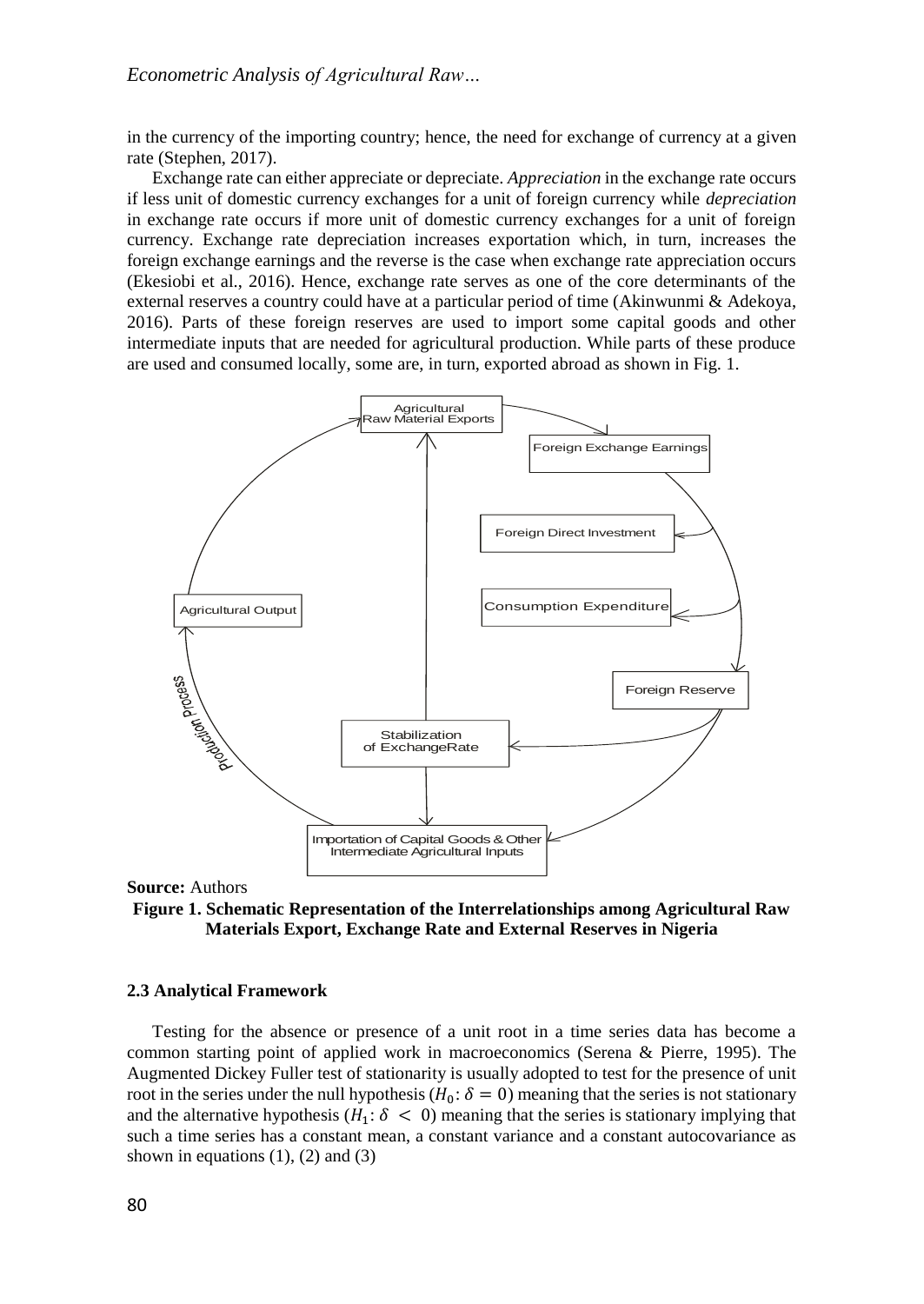$$
E(yt) = \mu
$$
  
\n
$$
E[(yt - \mu)2] = \sigma2 < \infty
$$
 (1)

$$
E[(y_t - \mu)^2] = \sigma^2 < \infty
$$
  
\n
$$
E(y_{t1} - \mu)(y_{t2} - \mu) = \gamma_{t2 - t1}
$$
, for all  $t_2 - t_1$  (3)

A time series, consequently, is non-stationary if any of the conditions is violated, i.e. its mean, variance and covariance are time-dependent (Ssekuma, 2011). If series become stationary by taking their first differences, such series are said to be integrated of order one i.e. *I*(1). Similarly, series that become stationary by differencing their first differences are integrated of order two i.e. *I*(2) (Gujarati & Porter, 2009). The order of integration of each of the variables as determined by the augmented Dickey Fuller (ADF) test serves as a guide to modeling and analyzing relationships among such variables. The vector autoregressive (VAR) in its unrestricted form is used if the set of variables are *I*(0), while a vector error correction (VEC) which is a restricted VAR is used if the set of variables are *I*(1) and an autoregressive distributed lag (ARDL) is used in a situation where the set of variables in question are a mix of different orders of integration, say, combination of *I*(0) and *I*(1) or *I*(1) and *I*(2) (Granger, 1986; Woolridge, 2012; Yusupov & Duan, 2010).

There are three possible ways of modeling a trivariate relationship but in each case there must be at most 2 cointegrating equations given that there must be at most *n*-1 cointegrated equations where  $n$  is the number of variables if truly there are significant long run relationships among the variables of interest (Johansen, 1995; Lutkepohl, 2005). To determine the number of cointegrating vectors, two different hypotheses tests can be conducted using the Johansen cointegration test.

In the first case, the null hypothesis that there exist at most *r* cointegrating vectors in the system, stating that eigenvalues beyond the restriction values of *r* are equal to zero is tested:

 $H_0: \lambda_i = 0$ , where  $i = r + 1, ..., n$ 

The log of maximized likelihood function for the restricted model is then compared to that of the unrestricted model using a standard likelihood ratio test, the so-called *trace* statistic as shown in equation (4):

$$
\lambda_{trace} = -2\log(Q) = -T\sum_{i=r+1}^{n} \log(1 - \hat{\lambda}_i)
$$
\n(4)

Where  $r = 0, 1, 2, ..., n - 2, n - 1$  and  $Q = \frac{\text{Restricted Maximized Likelihood}}{\text{Unrestricted Maximized Likelihood}}$ Unrestricted Maximized Likelihod .

In the second case, the null hypothesis that there are *r* cointegration vectors is tested. The alternative is that there are  $r + 1$  cointegration vectors. The null is tested using the maximal eigenvalue statistic as shown in equation (5):

$$
\lambda_{max} = -T \log(1 - \hat{\lambda}_{r+1})
$$
  
where  $r = 0, 1, 2, ..., n - 2, n - 1$  (5)

The *trace* statistic is mostly adopted because it results in a consistent test procedure, whereas using maximal eigenvalue statistic does not (Harris & Sollis, 2003). Granger (1986) found that if a set of variables are cointegrated then there must be a causal relationship among them running at least in one direction and as such, a vector error correction *Granger*-causality test for zero restrictions on the coefficients of the model in question is employed. Thus, the Wald test for *granger* causality is used to test for the causal relations among the variables by imposing a zero-restriction on the coefficient matrices of the restricted vector autoregressive model under the null hypothesis that:

0 : All lags of the independent (impulse) variable of interest do not *granger*-*cause* the dependent (response) variable of the error correction equation.

Using the Chi-square statistic: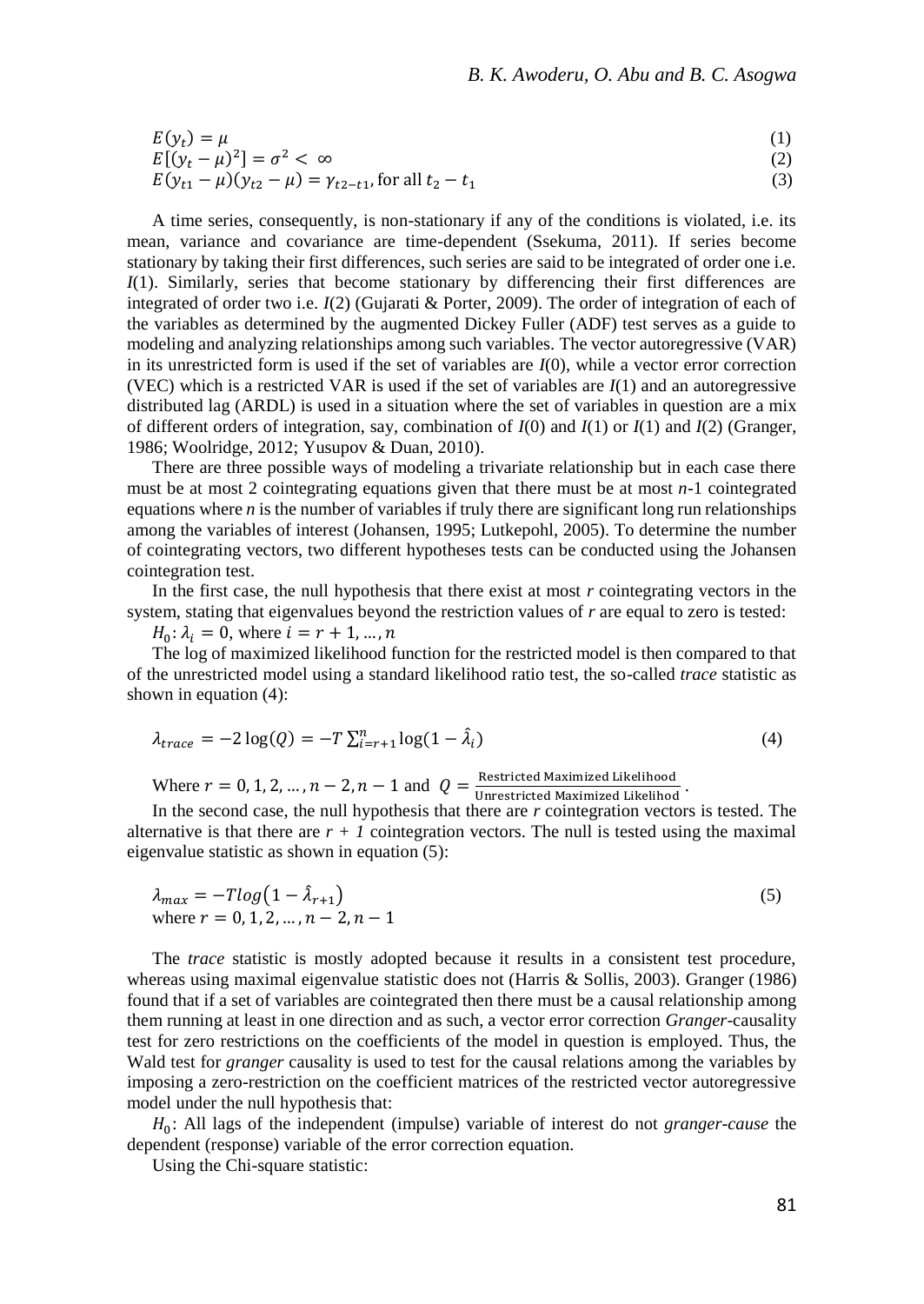$(T-3p-1)(log|\Sigma re|-log|\Sigma un|) \sim \chi^2(2\rho);$ 

where *T* is the number of observations;  $\sum$  *un* is variance/covariance matrices of the unrestricted VAR system;  $\Sigma$  *re* is variance/covariance matrices of the restricted system; and  $\rho$ is the number of lags (Nguyen, 2011). For each set of variables in each equation, if the probability value of the  $\chi^2$  is less than 0.05, the null hypothesis of *granger* non-causality will be rejected and such a variable is said to *granger-cause* the dependent variable of the VAR equation in question. Otherwise, the null hypothesis will be accepted implying non-causality.

The Vector Autoregressive (VAR) assumption is that, with inclusion of sufficient lags, the disturbances are independent and identically distributed (i.i.d) innovations that are statistically independent of the explanatory variables in an auto-regressive equation of interest. The lag length chosen by the majority of the criterion is mostly used since there is no consensus, in literature, on the best statistic to be used to determine the appropriate lag length. This is because while some of these criteria are objective-specific, some are sample size-variant (Lutkepohl, 2005). Including too many lagged terms will consume degrees of freedom, not to mention introducing the possibility of multicollinearity. Including too few lags will lead to specification errors.

One way of deciding the lag length is to use the criterion like the Akaike Information Criterion (AIC) or Schwarz Criterion (SC) (Gujarati & Porter, 2009). Thus, the lag length in the VAR model is usually truncated to order  $\rho$  so that the residuals are uncorrelated and alternatively, produce corrected (heteroskedasticity and autocorrelation consistent) standard errors. The procedure of transforming the variables in such a way that the transformed variables satisfy the assumptions of the classical model and then applying ordinary least square (OLS) to them is known as the method of generalized least squares (GLS).

Upon estimation of the model using GLS, an impulse-response functions (IRFs) analyses are conducted to capture the cross-effects among the variables in the system. Illustratively, an *n*-variable VAR( $\rho$ ) with the variables  $y^1, y^2, ..., y^n$ , can be written in *n* equations of the VAR as:

$$
y_t^i = \beta_{i0} + \sum_{j=1}^n (\sum_{s=1}^p \beta_{ijs} y_{t-s}^j) + v_t^i
$$
  
where  $i = 1, 2, ..., n$  (6)

The impulse-response functions are the *n* x *n* set of dynamic marginal effects of a one-time shock to variable *j* on itself or another variable *i*:

$$
\frac{\partial y_{t+s}^i}{\partial \mu_t^j}
$$

where  $s = 0, 1, 2, ...$ 

In principle, there is no limit on how far into the future these dynamic impulse responses can extend. If the VAR is stable, then the IRFs should converge to zero as the time from the shock *S* gets large:

$$
\lim_{s \to \infty} \frac{\partial y_{t+s}^i}{\partial \mu_t^i} = 0
$$

There are two common conventions for determining the size of the shock to the impulse variable. One is to use a shock of magnitude one. Since we can think of the impulse shock as the  $\partial \mu$  in the denominator setting the shock to one means that the values reported are the dynamic marginal effects (Sims, 1980). Second is to use a shock of one standard deviation of the variable rather than one unit. Under this convention, the values plotted are

$$
\frac{\partial y_{t+s}^i}{\partial \mu_t^j} \hat{\sigma}_j
$$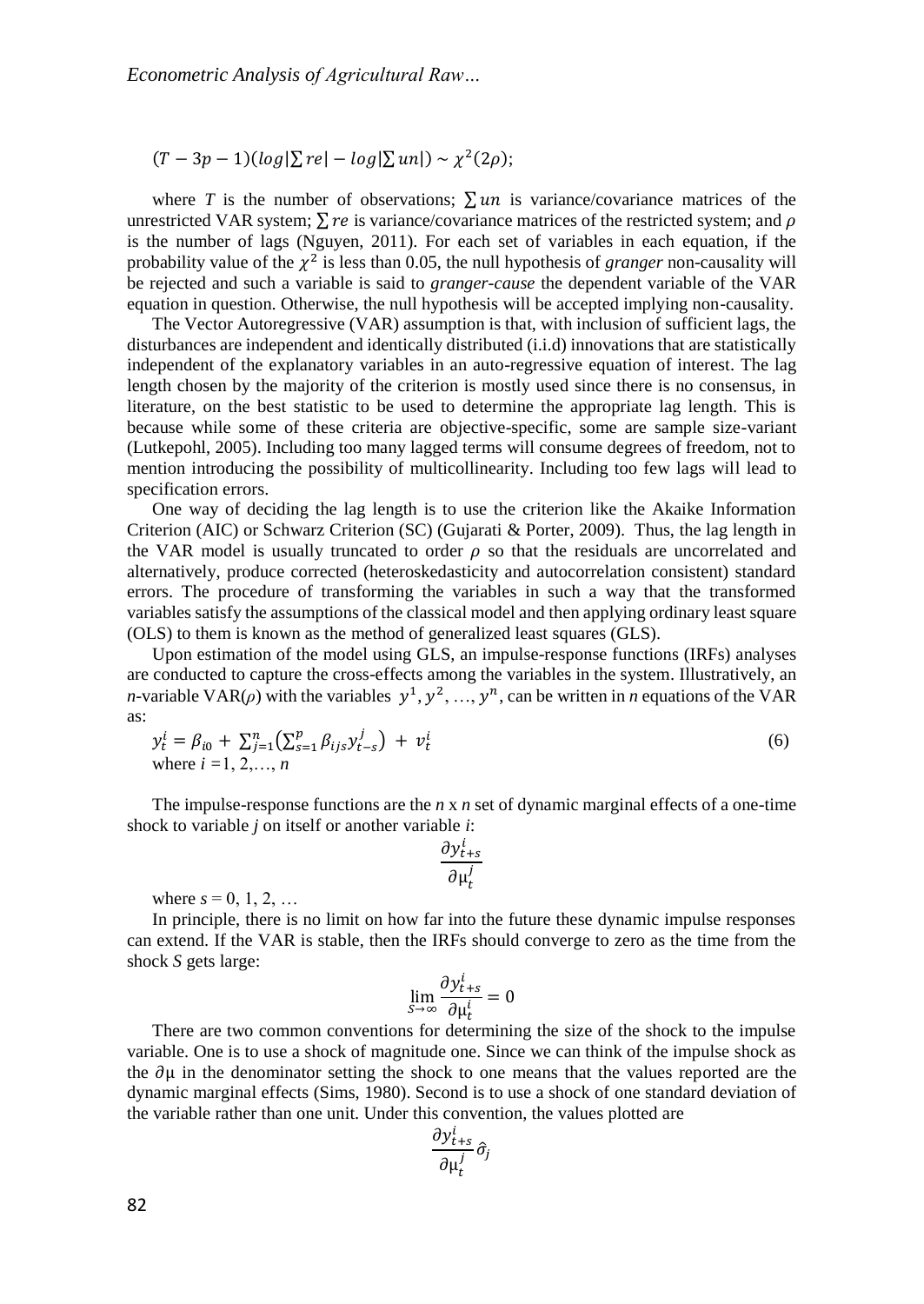where  $s = 0, 1, 2, ...$ 

and are interpreted as the change in each response variable resulting from a one-standarddeviation increase in the impulse variable. If the variables have different scales, it is sometimes useful to consider innovations of one standard deviation rather than unit shocks (Lutkepohl, 2005). Hence, the use of a magnitude of 1-standard deviation shock to measure the impulseresponse relationships among the variables.

#### **2.4 Review of Related Empirical Literature**

While Olayungbo and Akinbobola (2011); Usman and waheed (2010) and Osabuohien and Egwakhe (2008) found out that external reserves holdings is a major factor that stabilizes exchange rate, Umeora (2013) and Nteegah and Okpoi (2016) found out that exchange rate has a significant positive relationship with foreign reserve accumulation. On the contrary, Gatawa and Mahmud (2017) and Hasanov (2010) found out that exchange rate has negative impact on export volume. Stephen (2017) found out that exchange rate *granger-causes* export, Nteegah and Okpoi (2016) discovered that exchange rate and non-oil export *granger-cause* foreign reserves. Non-oil exports contribute positively to foreign reserves according to Osabuohien and Egwakhe (2008), Olokoyo et al. (2009), Gantt (2010), Nteegah and Okpoi (2016) and Ekesiobi et al. (2016).

#### **3. Methodology**

#### **3.1 Method of Data Collection**

Secondary data consisting of annual time series were used for the study. Data were collected from International Monetary Fund (IMF), World Bank and World Trade Organization (WTO) online databases.

### **3.2 Measurement of Variables**

The variables used were agricultural raw materials export, official exchange rate and total external reserve. Agricultural raw materials comprise standard international trade Classification (SITC) section 2 (crude materials except fuels) excluding divisions 22 (Oil seeds and oleaginous fruits), 27 (crude fertilizers and minerals excluding coal, petroleum, and precious stones), and 28 (metalliferous ores and scrap). The vector of exported agricultural raw materials is denoted by *AREX.*

Official exchange rate, denoted by *EXR,* is the units of local currency (Nigeria Naira) relative to the U.S. Dollar. It was calculated as an annual average based on monthly averages.

Total External Reserves, measured in U.S. Dollars, is the sum of Nigeria's external reserves held by the IMF, special drawing rights plus holdings of foreign exchange under the control of the Central Bank of Nigeria. The vector of total foreign reserve is denoted by *TER.*

## **3.3 Model Specification**

Vector autoregressive (VAR) is a stochastic process model used to capture the linear interdependencies among multiple time series. If there is true simultaneity among a set of variables, they should all be treated on an equal footing; there should not be any *a priori* distinction between endogenous and exogenous variables (Sims, 1980). Thus, the below  $VAR(\rho)$  model algebraically represents the interdependencies among agricultural raw materials export (AREX), total external reserve (TER) and exchange rate (EXR):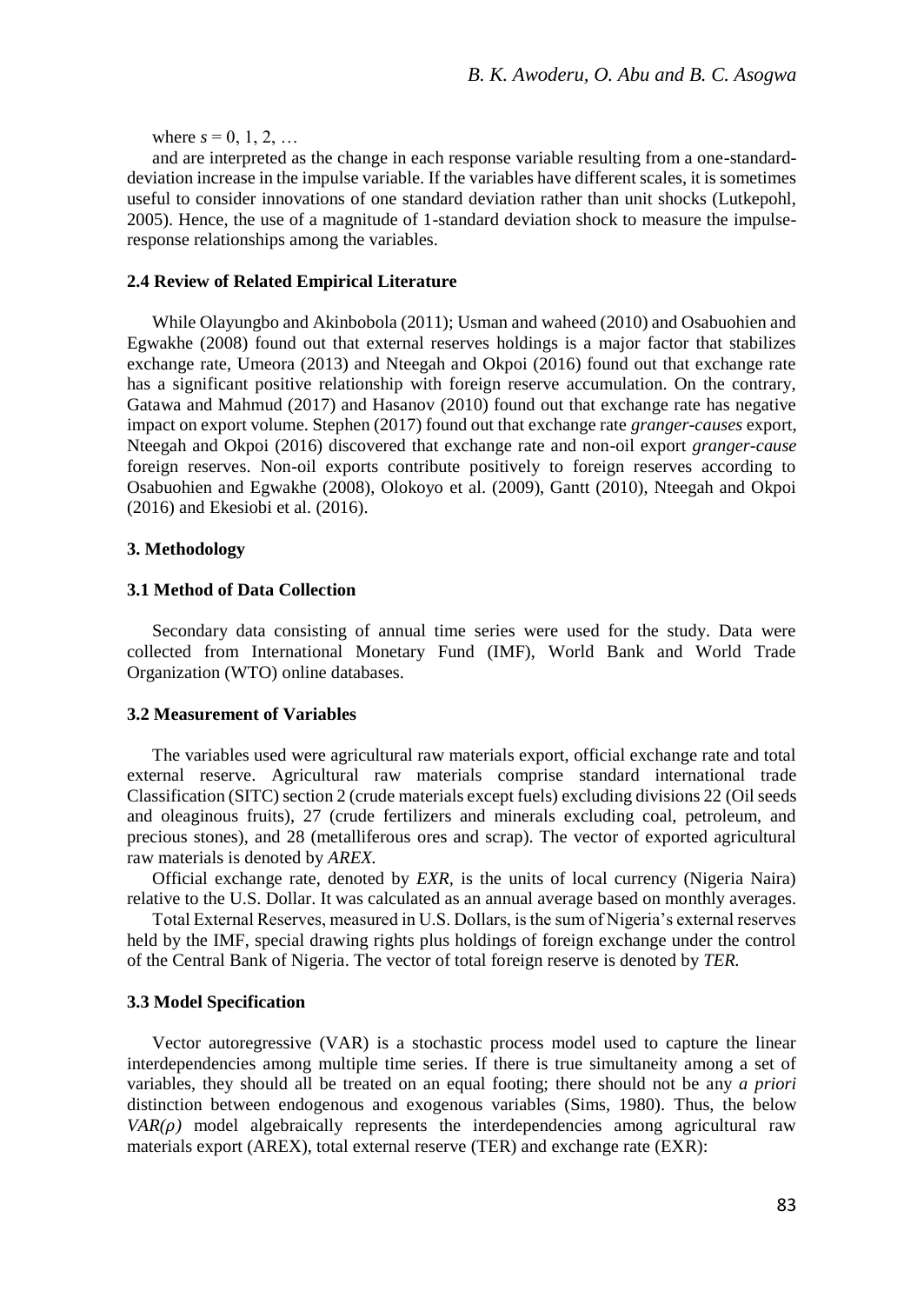$$
TER_t = \beta_{11} + \sum_{i=1}^{p} \beta_{12i} TER_{t-i} + \sum_{j=1}^{p} \beta_{13j} AREX_{t-j} + \sum_{k=1}^{p} \beta_{14k} EXR_{t-k} + \mu_{1t}
$$
 (7)

$$
AREX_t = \beta_{21} + \sum_{i=1}^{p} \beta_{22i} \, AREX_{t-i} + \sum_{j=1}^{p} \beta_{23j} \, TER_{t-j} + \sum_{k=1}^{p} \beta_{24k} \, EXR_{t-k} + \mu_{2t} \tag{8}
$$

$$
EXR_t = \beta_{31} + \sum_{j=1}^{\rho} \beta_{33j} \, TER_{t-j} + \sum_{k=1}^{\rho} \beta_{34k} \, AREX_{t-k} + \sum_{i=1}^{\rho} \beta_{32i} \, EXR_{t-i} + \mu_{3t} \tag{9}
$$
\nIn the presence of cointegration, (7), (8) and (9) are generalized to (10), (11) and (12):

$$
\Delta TER_t = \alpha_{11} + \sum_{i=1}^{\rho} \beta_{12i} \Delta TER_{t-i} + \sum_{j=1}^{\rho} \beta_{13j} \Delta AREX_{t-j} + \sum_{k=1}^{\rho} \beta_{14k} \Delta EXR_{t-k} + \lambda_{11} \varepsilon_{1t-1} + \lambda_{12} \varepsilon_{2t-1} + \mu_{1t} \tag{10}
$$
\n
$$
\Delta AREX_t = \alpha_{21} + \sum_{i=1}^{\rho} \beta_{22i} \Delta AREX_{t-i} + \sum_{j=1}^{\rho} \beta_{23j} \Delta TER_{t-j} + \sum_{k=1}^{\rho} \beta_{24k} \Delta EXR_{t-k} + \lambda_{21} \varepsilon_{1t-1} + \lambda_{22} \varepsilon_{2t-1} + \mu_{2t} \tag{11}
$$
\n
$$
\Delta EXR_t = \alpha_{31} + \sum_{j=1}^{\rho} \beta_{32j} \Delta TER_{t-j} + \sum_{k=1}^{\rho} \beta_{33k} \Delta AREX_{t-k} + \sum_{i=1}^{\rho} \beta_{34i} \Delta EXR_{t-i} + \lambda_{31} \varepsilon_{1t-1} + \lambda_{32} \varepsilon_{2t-1} + \mu_{3t} \tag{12}
$$
\nwhere  $\varepsilon_{1t-1}$  and  $\varepsilon_{2t-1}$  are the lags of the following respective cointegrating equations when made the subject:

$$
AREX_t = \alpha_{41} + \beta_{42}EXR_t + \varepsilon_{1t} \tag{13}
$$

$$
TER_t = \alpha_{51} + \beta_{52} EXR_t + \varepsilon_{2t} \tag{14}
$$

The  $\rho$  represents the lag order,  $\mu$  are the error terms, epsilons  $\epsilon$  are the various error correction terms (ECT), the lambdas  $\lambda$  are the various long run coefficients also known as speed of adjustments, alphas  $\alpha$  are the intercepts and Betas  $\beta$  are the short-run coefficients also known as parameters of the adjustment processes.

### **4. Results**

#### **4.1 Unit Root and Cointegration**

The test for stationarity of each variable was conducted using the Augmented Dickey Fuller (ADF) test. The test shows that all the variables are not stationary in levels but became stationary in first differences (see Table 1).

| Variables   | <b>Tests</b> | $\tau$ -statistic | <b>Critical Values</b> |           |           |
|-------------|--------------|-------------------|------------------------|-----------|-----------|
|             |              | $(p$ -values)     | 0.01                   | 0.05      | 0.10      |
| <b>AREX</b> | Level        | $-2.6047$         | $-4.1525$              | $-3.5024$ | $-3.1807$ |
|             |              | (0.2801)          |                        |           |           |
|             | First        | $-6.1515***$      | $-2.6102$              | $-1.9472$ | $-1.6128$ |
|             | Difference   | $(2.19e-05)$      |                        |           |           |
| <b>TER</b>  | Level        | $-1.7859$         | $-4.1373$              | $-3.4953$ | $-3.1766$ |
|             |              | (0.6978)          |                        |           |           |
|             | First        | $-6.1856$ ***     | $-2.6085$              | $-1.9470$ | $-1.6129$ |
|             | Difference   | $(1.78e-05)$      |                        |           |           |
| <b>EXR</b>  | Level        | 0.1575            | $-4.1305$              | $-3.4921$ | $-3.1748$ |
|             |              | (0.9971)          |                        |           |           |
|             | First        | $-5.0214***$      | $-4.1338$              | $-3.4937$ | $-3.1757$ |
|             | Difference   | (0.0007)          |                        |           |           |

**Table 1. Results of Augmented Dickey-Fuller Test**

Note: \*\*\* denotes significant at 1% level.

Hence, all the variables are *I*(1). If variables are integrated of the same order, the likelihood of the existence of long run relationships among such variables is very high. The Johansen Cointegration test was conducted using a lag interval of 1 to 5. The lag length (*ρ*) was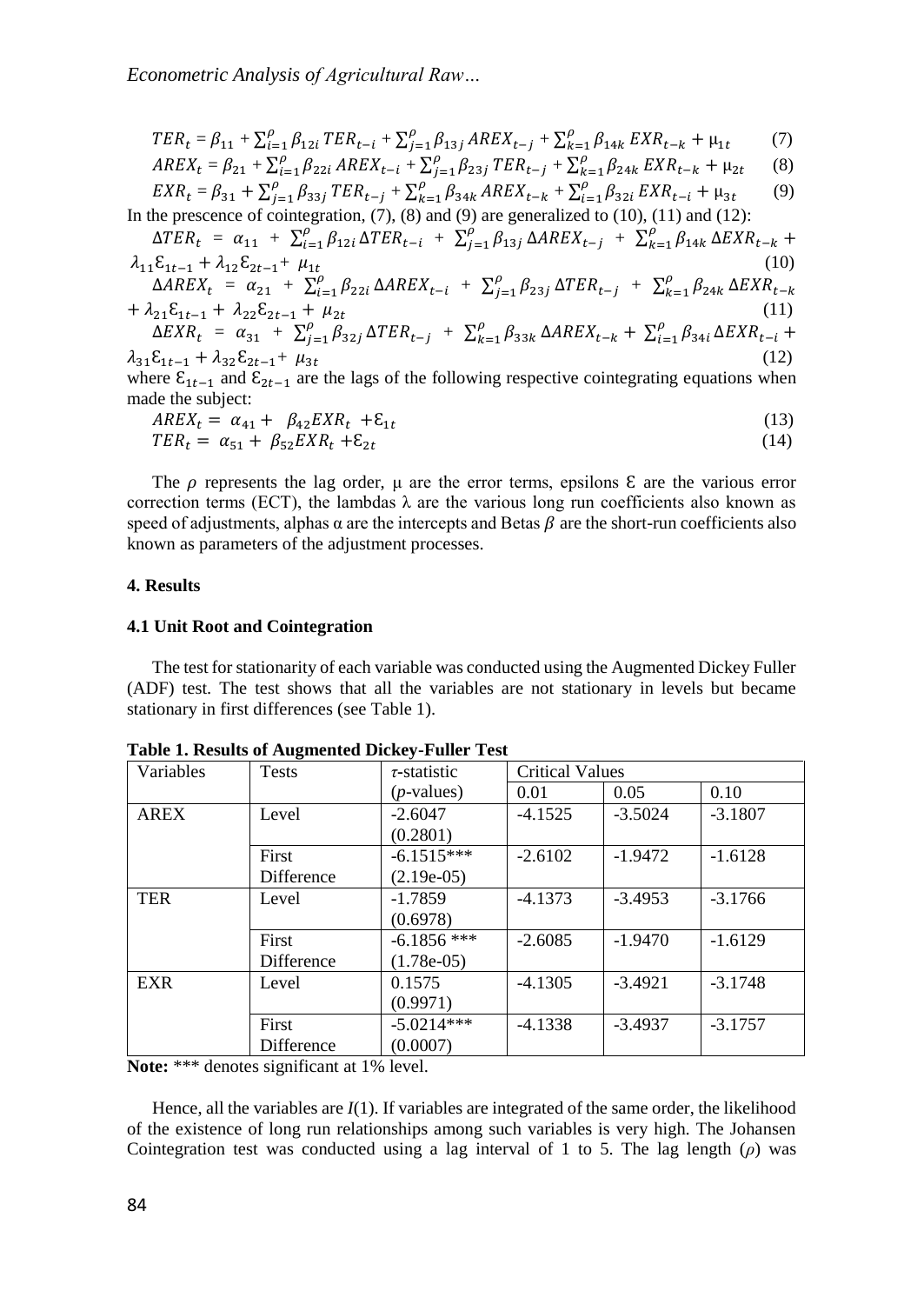determined on the grounds of the lag order selection criteria, each criterion indicates lag length of 5 except the Schwarz Criterion (see Table 2). The cointegration test indicates two cointegrating equations with p-value of .8155 (see Table 3). This implies that there is a long run relationship among agricultural raw materials exports (AREX), exchange rate (EXR) and external reserves (TER) at 1 %. This is similar to the findings of Chowdhury et al. (2014) which revealed the presence of strong long run relationship among foreign exchange reserves, exchange rate, remittances, domestic interest rate, broad money, united payment interface (UPI) of export and import, and GDP per capita. Hence, the rejection of  $H_{01}$  which states that there is no long run relationship among agricultural raw materials exports, exchange rate and external reserves.

| $\rho$   | <b>Final Prediction</b> | Akaike      | Schwarz     | Hannan-Ouinn                 |
|----------|-------------------------|-------------|-------------|------------------------------|
|          | Error                   | Information | Information | <b>Information Criterion</b> |
|          |                         | Criterion   | Criterion   |                              |
| $\Omega$ | $7.66e+41$              | 104.9554    | 105.0680    | 104.9985                     |
|          | $4.29e + 39$            | 99.7708     | 100.2211    | 99.9435                      |
| 2        | $8.94e + 38$            | 98.1971     | 98.9851     | 98.4992                      |
| 3        | $7.43e + 38$            | 98.0027     | 99.1284     | 98.4343                      |
| 4        | $3.99e + 38$            | 97.3638     | 98.8272*    | 97.9248                      |
|          | $3.50e + 38*$           | 97.2021*    | 99.0032     | 97.8926*                     |

|  |  |  |  | <b>Table 2. Results of Lag Order Selection Test</b> |  |
|--|--|--|--|-----------------------------------------------------|--|
|--|--|--|--|-----------------------------------------------------|--|

**Note:** \* indicates lag order selected by each criterion, *ρ* denotes the hypothesized lag length.

| TANIL DI TIDAMIN JI U QIIMINJI OJIHIVLI MUJIL TUDI |            |                  |                 |                  |
|----------------------------------------------------|------------|------------------|-----------------|------------------|
| Hypothesized                                       | Eigenvalue | Trace            | critical values | <i>p</i> -values |
| No. of $CE(s)$                                     |            | <b>Statistic</b> |                 |                  |
| None $***$                                         | 0.5060     | 59.6806          | 29.7971***      | 3.37e-06         |
| At most $1$ ***                                    | 0.3712     | 23.7144          | 15.4947***      | 0.0023           |
| At most 2                                          | 0.0011     | 0.0544           | 3.8415          | 0.8155           |

### **Table 3. Results of Johansen Cointegration Test**

**Note:** \*\*\* denotes significant at 1% level.

## **4.2 Cross-Variable Effects and Interrelationships**

## **4.2.1 Effect of Agricultural Raw Material Exports on External Reserves**

The estimation of the VEC Model showed that Agricultural raw materials export (AREX) has positive effect on external reserves (TER) as shown in Table 4. This is in consistency with the findings of Ekesiobi et al. (2016); Osabuohien and Egwakhe (2008); and Nteegah and Okpoi (2016). This effect is significant at 1% as indicated by a p-value of 0.0004 (see Table 5). Hence, the rejection of  $H_{02}$  which states that agricultural raw materials export has no significant effect on external reserves.

Quantitatively, the cumulative impulse-response function analysis using a 10-year horizon revealed that external reserves (TER) increased by US\$3.98b resulting from a one-standarddeviation increase in agricultural raw materials export (AREX) as shown in Table 6. By implication, agricultural raw materials export propels external reserve. This is attributable to the fact that more foreign income is earned from exportation, and parts of these earnings are saved for the rainy days in form of external reserves.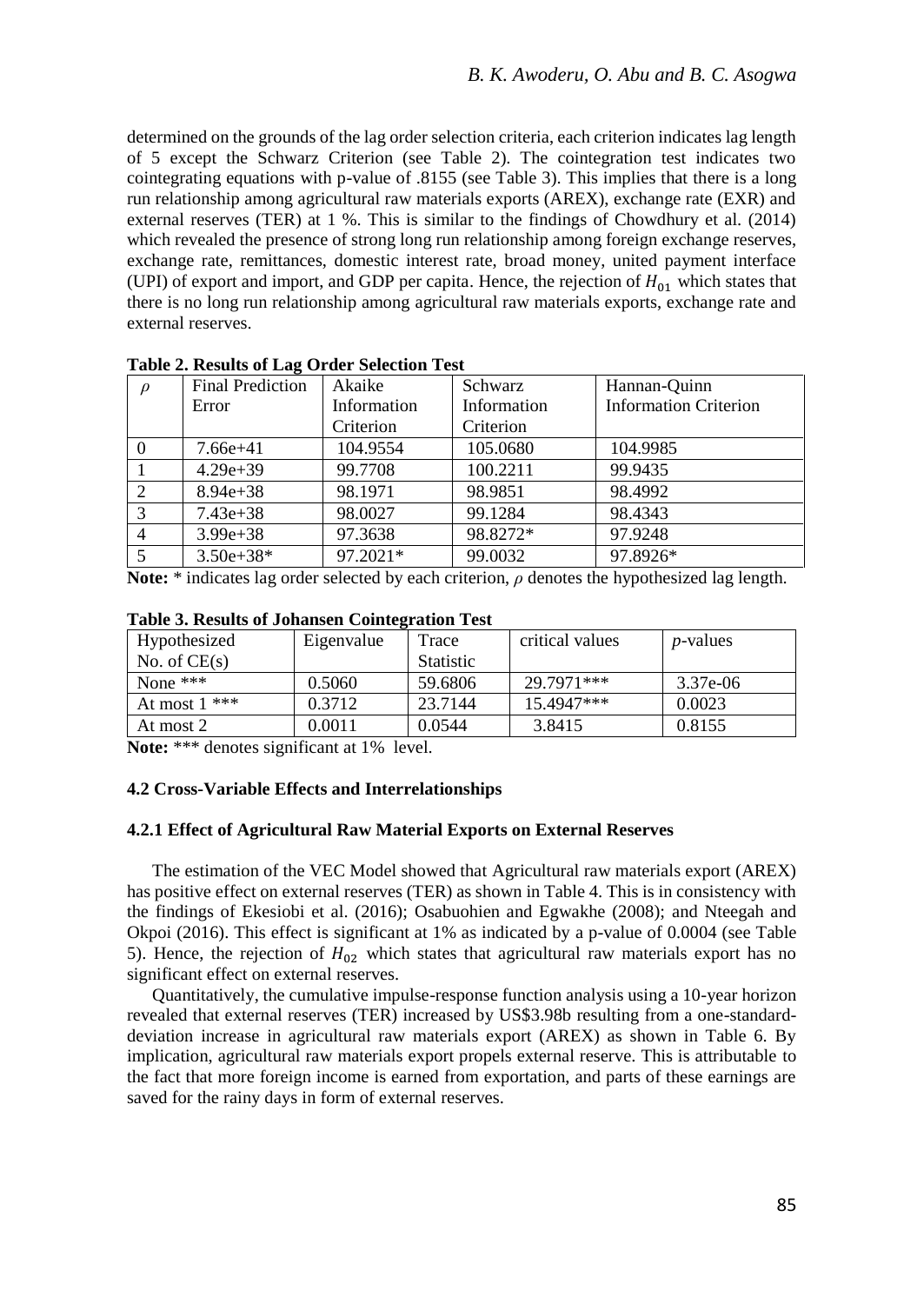| <b>Error Correction</b>                    | Coefficient   | Standard    | t-statistic   | Probability |
|--------------------------------------------|---------------|-------------|---------------|-------------|
| Model (equation 10)                        |               | Error       |               |             |
| $\hat{\alpha}_{11}$                        | $2.68E + 09$  | $7.8E + 08$ | 3.45608***    | 0.0015      |
| $\triangle TER_{t-1}$                      | 0.491241      | 0.15758     | 3.11750***    | 0.0038      |
| $\triangle TER_{t-2}$                      | $-0.090120$   | 0.19597     | $-0.45986$    | 0.6486      |
| $\triangle TER_{t-3}$                      | 0.029452      | 0.20543     | 0.14337       | 0.8869      |
| $\triangle TER_{t-4}$                      | $-0.312257$   | 0.18756     | $-1.6648$     | 0.1054      |
| $\Delta TER_{t-5}$                         | $-0.137406$   | 0.19943     | $-0.68899$    | 0.4956      |
| $\triangle AREX_{t-1}$                     | 4.085303      | 0.78243     | 5.22131***    | 9.60e-06    |
| $\triangle AREX_{t-2}$                     | 0.600372      | 1.03167     | 0.58194       | 0.5646      |
| $\triangle AREX_{t-3}$                     | 2.035244      | 0.83385     | 2.44077**     | 0.0202      |
| $\triangle AREX_{t-4}$                     | 0.049820      | 0.77508     | 0.06428       | 0.9491      |
| $\triangle AREX_{t-5}$                     | 0.690915      | 0.86430     | 0.79939       | 0.4298      |
| $\triangle EXP_{t-1}$                      | $-1.24E + 08$ | $5.7E+07$   | $-2.16250**$  | 0.0379      |
| $\triangle EXP_{t-2}$                      | $-1.66E + 08$ | $4.8E + 07$ | $-3.43270***$ | 0.0016      |
| $\triangle EXP_{t-3}$                      | $-2.10E + 08$ | 4.9E+07     | $-4.26931***$ | 0.0002      |
| $\triangle EXP_{t-4}$                      | $-1.67E + 08$ | $5.8E + 07$ | $-2.88745***$ | 0.0068      |
| $\triangle EXP_{t-5}$                      | -25579624     | $5.6E+07$   | $-0.45784$    | 0.6501      |
| $\boldsymbol{\epsilon}_{\underline{1}t-1}$ | $-0.456864$   | 0.17180     | $-2.65930***$ | 0.0120      |
| $\epsilon_{2t-1}$                          | $-2.217163$   | 1.07371     | $-2.06496**$  | 0.0469      |

**Table 4. VEC Model Parameters Estimates Showing the Effects of Agricultural Raw Materials Export (AREX) on External Reserves (TER)**

**Note:** \*\*\* and \*\* denote significant at 1% and 5% levels respectively. Response Variable: Total External Reserve;  $\Delta$  is the first difference operator;  $R^2 = .84$ ;  $F = 10.39$ ; Prob(*F*-statistic)  $= 8.73e-0.9.$ 

|  |                                   | Table 5. Wald Test of significance of the effects of Agricultural Raw Materials Exports |  |  |
|--|-----------------------------------|-----------------------------------------------------------------------------------------|--|--|
|  | (AREX) on External Reserves (TER) |                                                                                         |  |  |

| <b>Test Statistic</b>          | Value       | df                                                                                                      | Probability |
|--------------------------------|-------------|---------------------------------------------------------------------------------------------------------|-------------|
| F-statistic                    | 6.249601*** | (5, 33)                                                                                                 | 0.0004      |
| Null Hypothesis:<br>$H_{02}$ : |             | $\hat{\beta}_{131} = \hat{\beta}_{132} = \hat{\beta}_{133} = \hat{\beta}_{134} = \hat{\beta}_{135} = 0$ |             |
| Null Hypothesis Summary:       |             |                                                                                                         |             |
| Normalized Restriction $(= 0)$ | Value       |                                                                                                         | Std. Err.   |
| $\hat{\beta}_{131}$            | 4.085303    |                                                                                                         | 0.782428    |
| $\beta_{132}$                  | 0.600372    |                                                                                                         | 1.031668    |
| $\ddot\beta_{133}$             | 2.035244    |                                                                                                         | 0.833854    |
| $\beta_{134}$                  | 0.049820    |                                                                                                         | 0.775075    |
| $\beta_{135}$                  | 0.690915    |                                                                                                         | 0.864303    |

**Note:** \*\*\* denotes significant at 1% level;  $\hat{\beta}_{131},...,\hat{\beta}_{135}$  are the estimated coefficients of Agricultural Raw Materials Exports in equation 10.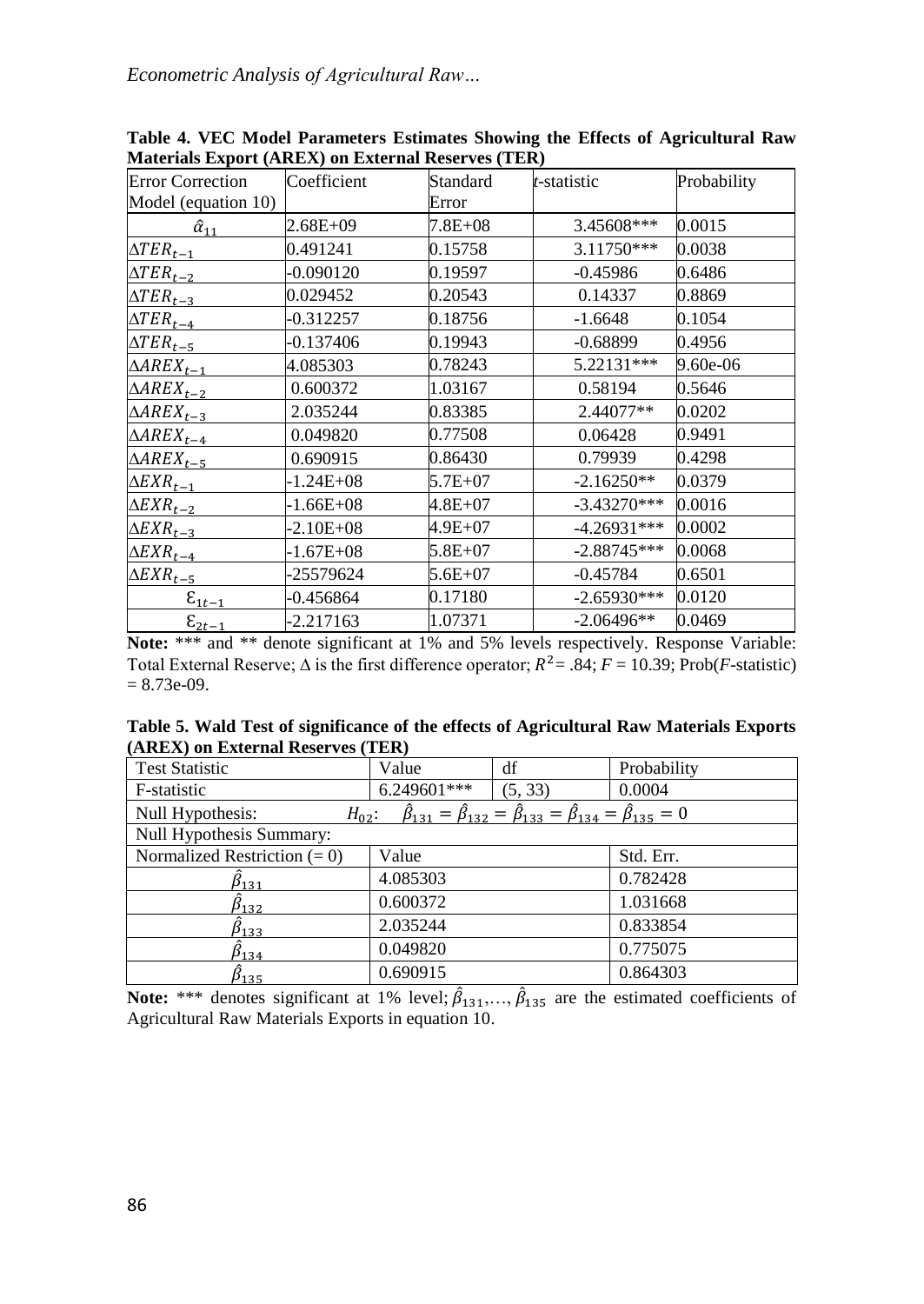| Period (Years) | Periodic Effects (US\$) | <b>Cumulative Effects</b><br>(US\$) |
|----------------|-------------------------|-------------------------------------|
|                | 0.000000                | 0.000000                            |
| $\overline{c}$ | $9.30E + 08$            | $9.30E + 08$                        |
| 3              | $-17655754$             | $9.12E + 08$                        |
| 4              | $-1.72E+09$             | $-8.11E+08$                         |
| 5              | $-1.66E + 09$           | $-2.47E+09$                         |
| 6              | $-4.67E+08$             | $-2.93E+09$                         |
| 7              | $1.01E + 09$            | $-1.92E+09$                         |
| 8              | $2.78E + 09$            | $8.59E + 08$                        |
| 9              | $2.75E+09$              | $3.61E + 09$                        |
| 10             | $3.70E + 08$            | $3.98E + 09$                        |

**Table 6. Impulse-Response Function analysis showing the response of External Reserves (TER) to non-factorized One-Std. Dev. increase in shocks to Agricultural Raw Materials Export (AREX)**

## **4.2.2 Effect of External Reserves on Agricultural Raw Material Exports**

Total external reserves (TER) have negative effect on agricultural raw materials exports (AREX) as indicated in Table 7 significant at 1% with a p-value of 0.0000328 (see Table 8).

|              | $\cdots$ $\cdots$ |                     |             |
|--------------|-------------------|---------------------|-------------|
| Coefficient  | Standard<br>Error | <i>t</i> -statistic | Probability |
| $7.37E + 08$ | $1.70E + 08$      | 4.332728***         | 0.0001      |
| $-0.148918$  | 0.034547          | $-4.310533***$      | 0.0001      |
| $-0.128653$  | 0.042966          | $-2.994285***$      | 0.0052      |
| $-0.106082$  | 0.045039          | $-2.355315**$       | 0.0246      |
| $-0.095766$  | 0.041122          | $-2.328858**$       | 0.0261      |
| $-0.062341$  | 0.043724          | $-1.425791$         | 0.1633      |
| 1.014128     | 0.171542          | 5.911820***         | 1.25e-06    |
| $-0.091382$  | 0.226187          | $-0.404013$         | 0.6888      |
| 0.357352     | 0.182817          | 1.954694*           | 0.0591      |
| $-0.456216$  | 0.169930          | $-2.684721***$      | 0.0113      |
| $-0.386329$  | 0.189493          | $-2.038753**$       | 0.0496      |
| $-17697445$  | 12565066          | $-1.408464$         | 0.1683      |
| 692442.8     | 10599942          | 0.065325            | 0.9483      |
| -19623216    | 10758929          | $-1.823900*$        | 0.0772      |
| -20565768    | 12690800          | $-1.620526$         | 0.1146      |
| $-17166015$  | 12249304          | $-1.401387$         | 0.1704      |
| 0.087356     | 0.037666          | 2.319239**          | 0.0267      |
| -1.309084    | 0.235404          | $-5.561011***$      | $3.52e-06$  |
|              |                   |                     |             |

**Table 7. VEC Model Parameter Estimates Showing the Effects of External Reserves (TER) on Agricultural Raw Materials Export (AREX)**

Note: \*\*\* and \*\* denote significant at 1% and 5% levels respectively. Response Variable: Agricultural Raw Material Exports (AREX);  $\Delta$  is the first difference operator;  $R^2 = .88$ ;  $F =$ 14.50; Prob(*F*-statistic) =  $1.04e-10$ .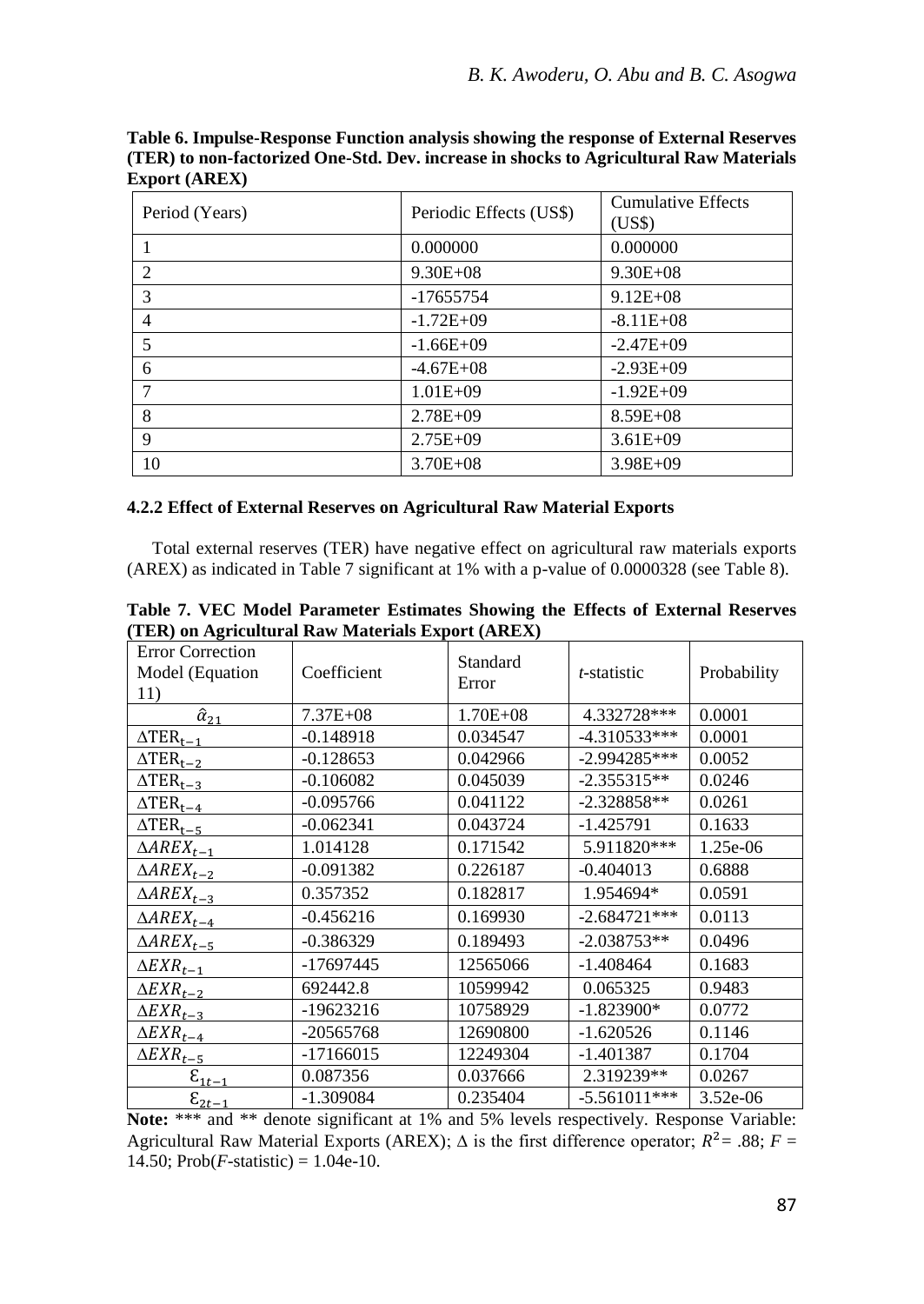| <b>Test Statistic</b>          | Value       | df                                                                                                                 | Probability |
|--------------------------------|-------------|--------------------------------------------------------------------------------------------------------------------|-------------|
| F-statistic                    | 8.404872*** | (5, 33)                                                                                                            | 3.28e-05    |
| Null Hypothesis:               |             | $H_{03}$ : $\hat{\beta}_{221} = \hat{\beta}_{222} = \hat{\beta}_{223} = \hat{\beta}_{224} = \hat{\beta}_{225} = 0$ |             |
| Null Hypothesis Summary:       |             |                                                                                                                    |             |
| Normalized Restriction $(= 0)$ | Value       |                                                                                                                    | Std. Err.   |
| $\hat{\beta}_{221}$            | $-0.148918$ |                                                                                                                    | 0.034547    |
| $\beta_{222}$                  | $-0.128653$ |                                                                                                                    | 0.042966    |
| $\beta_{223}$                  | $-0.106082$ |                                                                                                                    | 0.045039    |
| $\ddot\beta_{224}$             | $-0.095766$ |                                                                                                                    | 0.041122    |
| $\beta_{225}$                  | $-0.062341$ |                                                                                                                    | 0.043724    |

**Table 8. Wald Test of Significance of the Effects of External Reserves (TER) on Agricultural Raw Materials Exports (AREX)**

**Note:** \*\*\* denotes significant at 1% level,  $\hat{\beta}_{221},...,\hat{\beta}_{225}$  are the estimated coefficients of Total External Reserves in equation 11.

Thus,  $H_{03}$ , which states that external reserve has no significant effect on agricultural raw material export, was rejected. Following the cumulative impulse-response function analysis using a 10-year horizon, it was revealed that agricultural raw materials export (AREX) decreased by US\$2.02m resulting from a one-standard-deviation increase in shocks to external reserves (TER) as indicated in Table 9.

By implication, external reserve impedes agricultural raw materials exports. This is due to the opportunity cost of holding reserves. Such money which should have been channelled to procuring inputs and providing an enabling environment for increased agricultural output so that it is sufficient enough to be exported is rather kept in form of reserves.

**Table 9. Impulse-Response Function Analysis Showing the Response of Agricultural Raw Materials Export (AREX) to non-factorized One-Std. Dev. Increase in Shocks to External Reserves (TER)**

| Period (Years)              | Periodic Effects (US\$) | Cumulative Effects(US\$) |
|-----------------------------|-------------------------|--------------------------|
|                             | 0.000000                | 0.000000                 |
| $\mathcal{D}_{\mathcal{L}}$ | $-1.40E + 08$           | $-1.40E + 08$            |
| 3                           | $-1.76E+08$             | $-3.16E+08$              |
| $\overline{4}$              | 53689140                | $-2.62E+08$              |
| 5                           | $2.89E + 08$            | 27300319                 |
| 6                           | $3.69E + 08$            | $3.96E + 08$             |
|                             | $3.16E + 08$            | $7.12E + 08$             |
| 8                           | $-11475184$             | $7.01E + 08$             |
| $\mathbf Q$                 | $-4.90E+08$             | $2.11E + 08$             |
| 10                          | $-4.13E+08$             | $-2.02E + 08$            |

## **4.2.3 Simultaneous effect of Exchange Rate on Agricultural Raw Materials Export and External Reserves**

Exchange rate (EXR) has negative effects on agricultural raw materials export (holding TER constant) and external reserves (holding AREX constant) as indicated in Table 10. This is similar to the findings of Gatawa and Mahmud (2017). Quantitatively, agricultural raw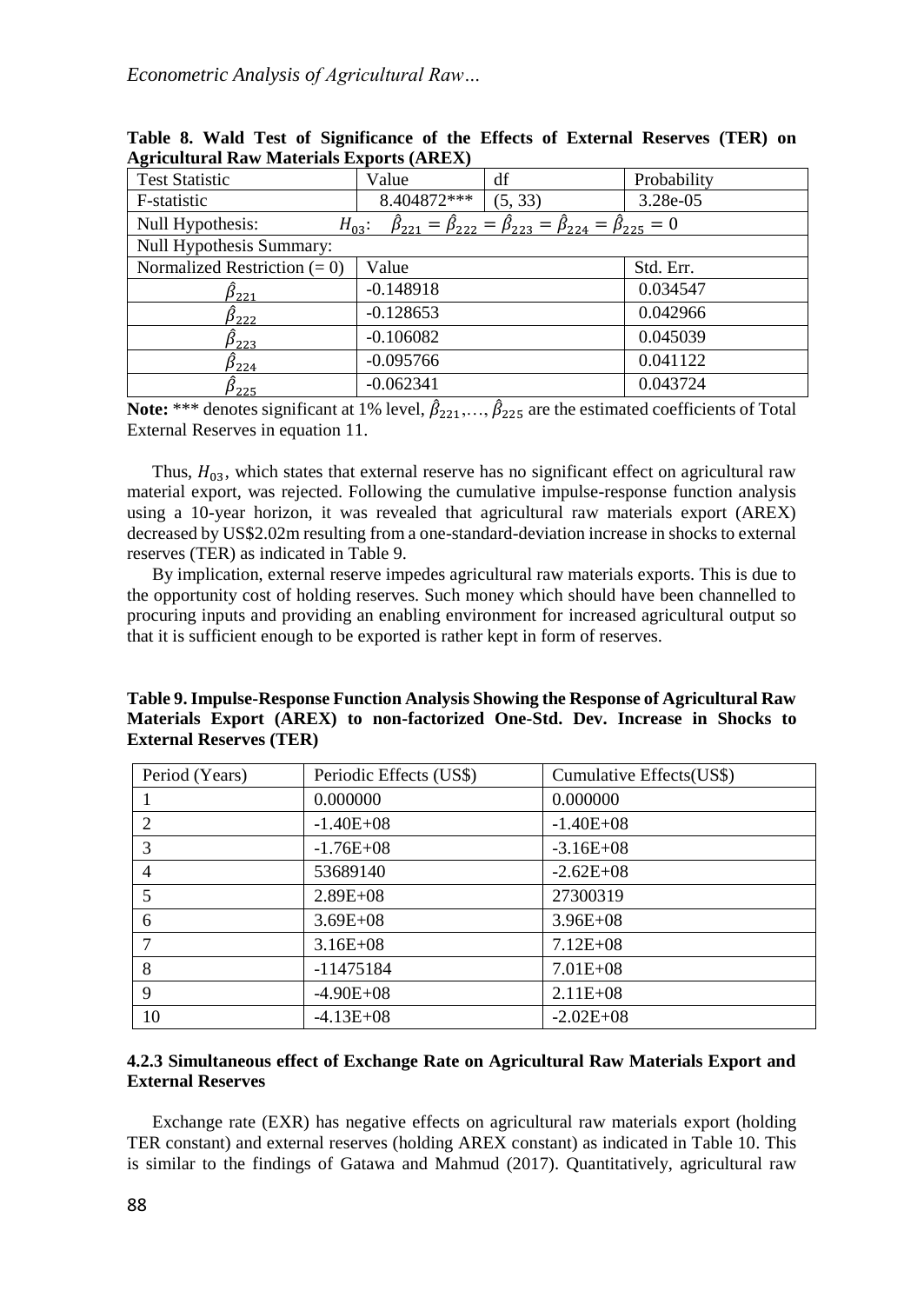materials export (AREX) and external reserves (TER) decreased by approximately US\$23,817,564 and US\$248,492,298 respectively when exchange rate of Nigeria Naira to U.S. Dollar increased by a unit and *vice versa*.

However, these effects are collectively significant at 1 % with a p-value of 0.0001 (see Table 11). Hence, the rejection of  $H_{04}$  which states that exchange rate has no significant effect on both agricultural raw materials export and external reserves. The negative effects are due to the undervaluation of Nigerian Naira compared to United States Dollars. Though, this adverse effect is more on External Reserves due to the fact that the proceeds from Export are not commensurate with the volume. Through a feedback effect, the likelihood of the nation to save part of these proceeds in form of Reserves is lessened.

|                      | $\frac{1}{2}$            |                          |
|----------------------|--------------------------|--------------------------|
| Variables            | Cointegrated Equation 13 | Cointegrated Equation 14 |
| $TER_{t-1}$          | 1.000000                 | 0.000000                 |
| $AREX_{t-1}$         | 0.000000                 | 1.000000                 |
| $EXR_{t-1}$          | $-2.48E+08$              | -23817564                |
| Std. Err.            | $(3.1E+07)$              | (3875814)                |
| <i>t</i> -statistics | $[-8.04329]$             | $[-6.14518]$             |
| α                    | 5.98E+08                 | $6.83E + 08$             |

**Table 10. Simultaneous Effects of Exchange Rate (EXR) on Agricultural Raw Material Export (AREX) and External Reserve (TER)**

**Note:**  $\alpha$  is the constant; TER was regressed on EXR holding AREX constant in equation 13 while AREX was regressed on EXR holding TER constant in equation 14.

**Table 11. Wald Test of significance of the simultaneous effect of Exchange Rate (EXR) on Agricultural Raw Materials Export (AREX) and External Reserves (TER)**

| <b>Test Statistic</b>                                                                                                                                                                                                                   | Value         | df        | Probability |  |  |  |  |
|-----------------------------------------------------------------------------------------------------------------------------------------------------------------------------------------------------------------------------------------|---------------|-----------|-------------|--|--|--|--|
| Chi-square                                                                                                                                                                                                                              | 36.68766***   | 10        | 0.0001      |  |  |  |  |
| Null Hypothesis: $H_{04}$ : $\hat{\beta}_{141} = \hat{\beta}_{142} = \hat{\beta}_{143} = \hat{\beta}_{144} = \hat{\beta}_{145} = \hat{\beta}_{241} = \hat{\beta}_{242} = \hat{\beta}_{243} = \hat{\beta}_{244} = \hat{\beta}_{245} = 0$ |               |           |             |  |  |  |  |
| Null Hypothesis Summary:                                                                                                                                                                                                                |               |           |             |  |  |  |  |
| Normalized Restriction $(= 0)$                                                                                                                                                                                                          | Value         | Std. Err. |             |  |  |  |  |
| $5_{141}$                                                                                                                                                                                                                               | $-1.24E+08$   | 57310958  |             |  |  |  |  |
| $5_{142}$                                                                                                                                                                                                                               | $-1.66E + 08$ | 48347761  |             |  |  |  |  |
| $\beta_{143}$                                                                                                                                                                                                                           | $-2.10E + 08$ |           | 49072924    |  |  |  |  |
| $5_{144}$                                                                                                                                                                                                                               | $-1.67E + 08$ |           | 57884443    |  |  |  |  |
| $\beta_{145}$                                                                                                                                                                                                                           | $-25579624$   |           | 55870722    |  |  |  |  |
| $\beta_{241}$                                                                                                                                                                                                                           | $-17697445$   |           | 12565066    |  |  |  |  |
| $\beta_{242}$                                                                                                                                                                                                                           | 692442.8      |           | 10599942    |  |  |  |  |
| $\beta_{243}$                                                                                                                                                                                                                           | $-19623216$   |           | 10758929    |  |  |  |  |
| $\beta_{244}$                                                                                                                                                                                                                           | $-20565768$   |           | 12690800    |  |  |  |  |
| $5_{245}$                                                                                                                                                                                                                               | $-17166015$   |           | 12249304    |  |  |  |  |

**Note:**  $\hat{\beta}_{141},...,\hat{\beta}_{145}$  and  $\hat{\beta}_{241},...,\hat{\beta}_{245}$  are the coefficients of exchange rate in equations 10 and 11 respectively.

## **4.3 Causalities among the Variables**

The VEC Multivariate granger Causality test was used instead of the conventional pairwise granger causality test due to the presence of cointegration.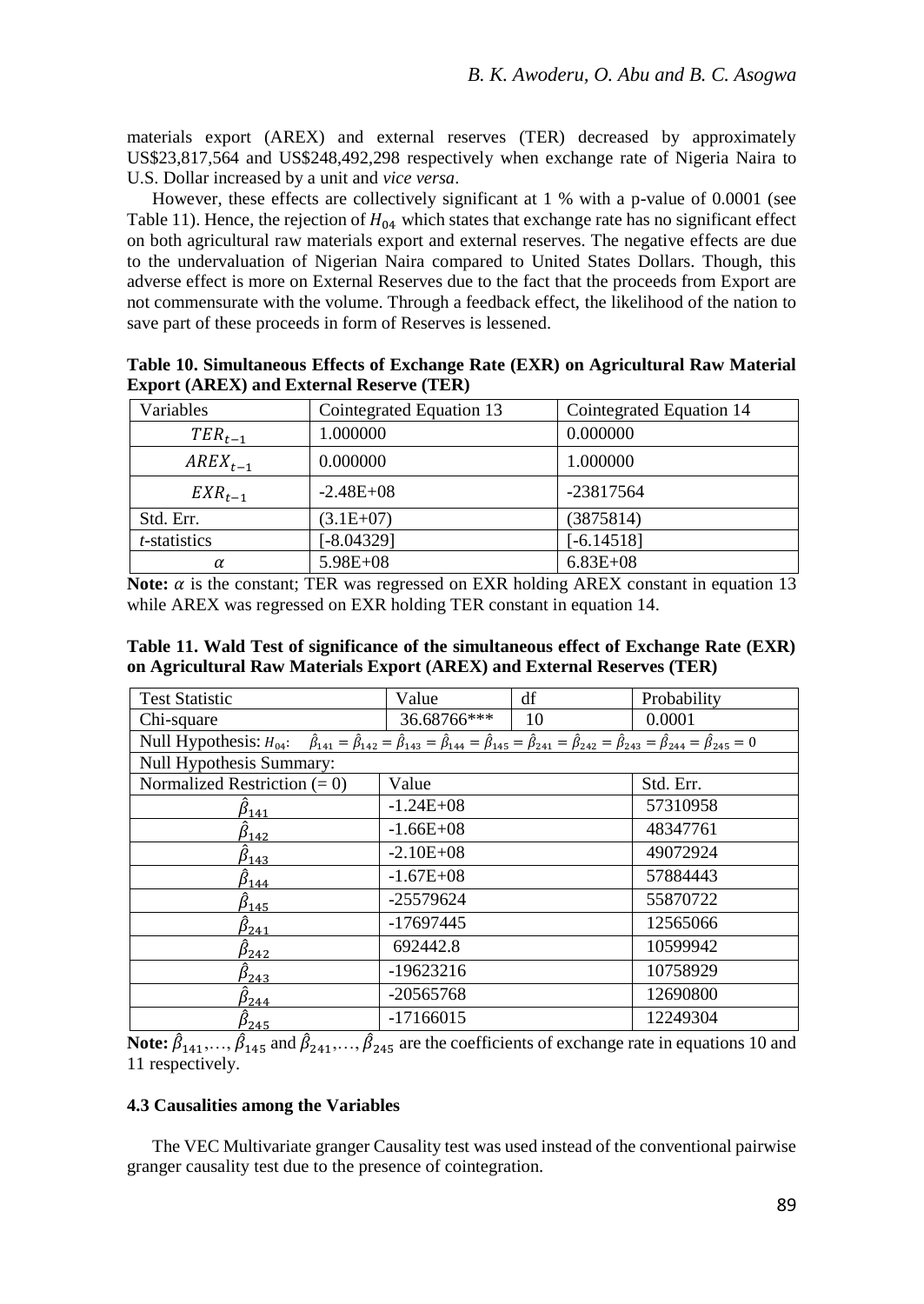## **4.3.1 Short-run Causality**

The results of the short-run causality using wald test shows the existence of a bi-causal short-run relationship between agricultural raw materials export (AREX) and external reserve (TER) conditional on exchange rate (EXR) indicated by a p-value of 8.37e-06 (0.00000837) and 5.82e-08 (0.000000582) respectively (See Table 12), while a unidirectional short run causal relationships running from agricultural raw materials export (AREX) to exchange rate (EXR) revealed by a p-value of 0.0015 and from exchange rate (EXR) to external reserve (TER) revealed by a p-value of 0.000016 (see Table 12). This is in consistency with the findings of Olayungbo and Akinbobbola (2011); Usman and Waheed (2010); and Osigwe and Uzonwanne (2015).

**Table 12. Short-run Causal Relationships among Agricultural Raw Materials Export (AREX), External Reserve (TER) and Exchange Rate (EXR)**

| Null Hypotheses                                           | df | $\chi^2$ -statistic | Probability |
|-----------------------------------------------------------|----|---------------------|-------------|
| AREX does not <i>granger-cause</i> TER conditional on EXR | .5 | $31.2480***$        | 8.37e-06    |
| TER does not granger-cause AREX conditional on EXR        | 5  | 42.0244***          | 5.82e-08    |
| EXR does not granger-cause AREX conditional on TER        | 5  | 6.8660              | 0.2307      |
| AREX does not granger-cause EXR conditional on TER        | 5  | 19.5528***          | 0.0015      |
| EXR does not <i>granger-cause</i> TER conditional on AREX | 5  | $29.8216***$        | 1.60e-05    |
| TER does not granger-cause EXR conditional on AREX        | 5  | 5.6827              | 0.3383      |

**Note:** \*\*\* denotes significant at 1%; df – degree of freedom

### **4.3.2 Long-run Causality**

The significance of the coefficient of the error correction terms  $\lambda$  indicates the long run causality between the response variable and the set of impulse variables in the autoregressive equation of interest. There is a long run causality running from agricultural raw materials exports (AREX) and exchange rate (EXR) to external reserves (TER) indicated by a p-value of 0.0000251 (2.51e-05) on one direction which is similar to the findings of Nteegah and Okpoi (2016); and from external reserves (TER) and exchange rate (EXR) to agricultural raw materials export (AREX) indicated by a p-value of 0.000000182 (1.82e-07) on the other direction which is similar to the findings of Stephen (2017).

**Table 13. Long-run Causal relationships among Agricultural Raw Materials Export (AREX), External Reserve (TER) and Exchange Rate (EXR)**

| <b>Null Hypotheses</b>               | Normalized<br>restriction $(=0)$  | df | statistic   | Prob.      |
|--------------------------------------|-----------------------------------|----|-------------|------------|
| AREX and EXR do not co-<br>cause TER | $\lambda_{11}=\lambda_{12}=0$     |    | 21.18538*** | $2.51e-05$ |
| TER and EXR do not co-<br>cause AREX | $\lambda_{21}=\lambda_{22}=0$     |    | 31.03721*** | 1.82e-07   |
| AREX and TER do not co-<br>cause EXR | $\lambda_{31} = \lambda_{32} = 0$ | 2  | 2.291508    | 0.3180     |

**Note:** \*\*\* denotes significant at 1%; df – degree of freedom

Simply put, external reserves (TER) is *granger-caused* by both agricultural raw materials export (AREX) and exchange rate (EXR) while agricultural raw materials export (AREX) is, in turn, *granger-caused* by both external reserves (TER) and exchange rate (EXR) in the long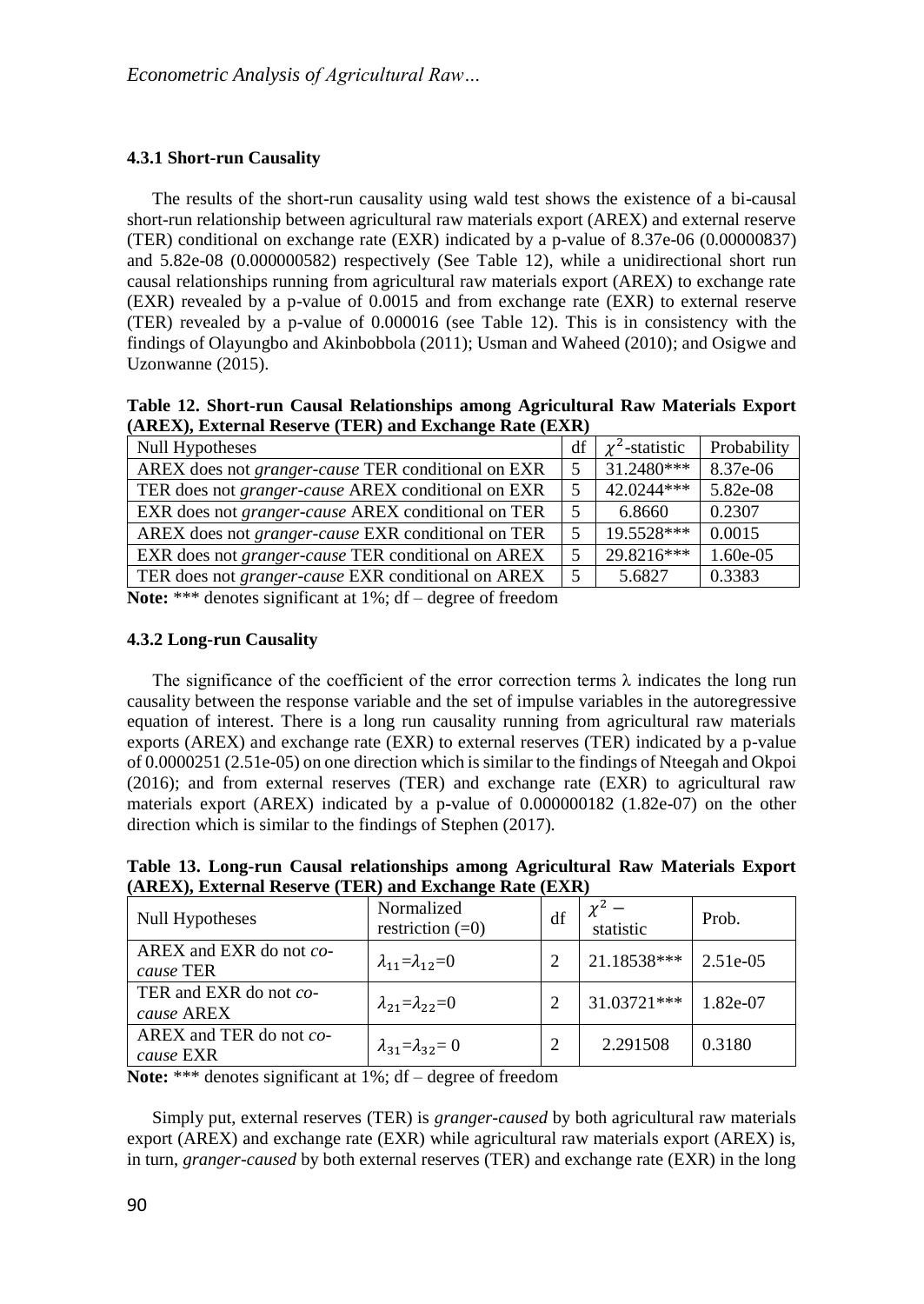run but none of these variables significantly *granger-causes* exchange rate (EXR) in the long run due to the insignificance of the coefficients of the Error Correction Terms:  $\lambda_{31}$  and  $\lambda_{32}$ (see Table 13).

#### **5. Conclusion and Policy Implications**

The study captured the interdependencies among agricultural raw materials exports, exchange rate and external reserve using data from Nigeria. The research work was informed by the missing link, in literature, particularly the agricultural raw material export which is a component of non-oil export. Generally, a statistically significant long run relationship among agricultural raw material export, exchange rate and external reserves was revealed by a test of cointegration which informed the adoption of a vector error correction model.

On the basis of the signs of coefficients reported in the estimated model and the outcome of the Wald test of significance of the model coefficients, agricultural raw materials export increases external reserves while external reserve serves as an impediment to agricultural raw material exports. While the relationship between agricultural raw materials exports and external reserves is stable, the relationship between exchange rate and agricultural raw materials export is unstable which is possibly due to the fluctuations in exchange rate. External reserve, which is part of the earnings from export, is also adversely affected. The study revealed that there is a feedback among agricultural raw materials export, external reserves and exchange rate and that exchange rate acts as a transmission channel through which agricultural raw materials exports and external reserves affect each other.

From the foregoing, exchange rate plays an immense role in an economy and its instability could have disastrous implications for agricultural raw materials exports and external reserves. However, the instability of exchange rate, irrespective of the policy in practice whether floated or fixed, is inevitable. This is because the practitioners of the fixed exchange rate policy still intervene to inject some money into the foreign exchange market in a situation where the side effect of overriding the market forces in regulating exchange rate boomerangs. The inevitability of the exchange rate fluctuation stems from the variations in exchange rate policies adopted by the countries of the rest of the world and as such, it becomes almost esoteric and relatively unfavourable to arbitrarily regulate exchange rate.

On this note, coupled with the unidirectional causality found running from agricultural raw materials exports to exchange rate, more focus should rather be placed on exports. When exports is encouraged, through a multiplier effect, more reserves can be earned and these reserves can, in turn, be used to cushion the effects of exchange rate instability on reserves, exports and other key macroeconomic variables.

In support of the above position, it is recommended that high tariffs should be imposed on importation of finished agricultural products in order to discourage imports thereby encouraging local production, more domestic agrochemical industries should be established, farmers should be allowed to have easy access to single-digit interest loans and more ruralintegrated agricultural projects should be implemented.

## **References**

- Adewuyi, A. O. (2005). *Trade and exchange rate policy reform and export performance in the real sector: the case of Nigeria*. Paper presented at the annual conference of Nigerian Economic Society (NES), Abuja. Retrieved from <https://www.degruyter.com/database/IABO/entry/iab20080356/html>
- Aizenman, J. & Lee, J. (2007). International reserves: Precautionary Versus Mercantilist Views, Theory and evidence. *Open Economic Review,* 18: 191-214. Retrieved from <https://doi.org/10.1007/s11079-007-9030-z>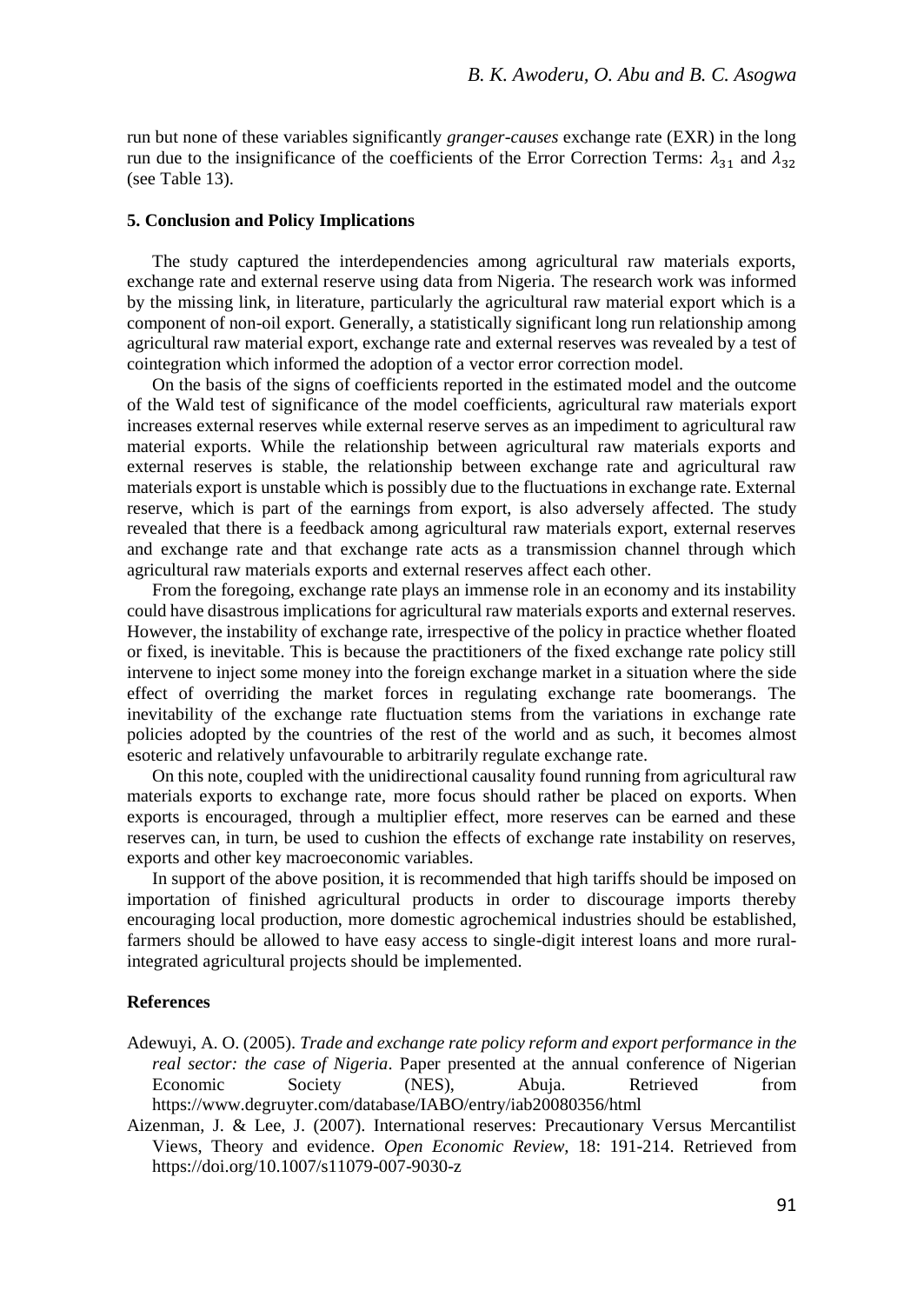- Ajinaja, O. T., Popoola, O. E., & Ogunlade, D. A. (2017). Impact of Exchange Rate Volatility on Export Volume in Nigeria. *International Journal of Management and Business Studies,* 7(1): 40 -43. Retrieved from [http://www.ijmbs.com/Vol7/vol7.1/8-aJINAJA-olatunde](http://www.ijmbs.com/Vol7/vol7.1/8-aJINAJA-olatunde-topson.pdf)[topson.pdf](http://www.ijmbs.com/Vol7/vol7.1/8-aJINAJA-olatunde-topson.pdf)
- Akinwunmi, A. A. & Adekoya, R. B. (2016). External reserves management and its effect on economic growth of Nigeria. *International Journal of Business and Finance Management Research,* 4(3): 36 - 46. Retrieved from [https://bluepenjournals.org/ijbfmr/pdf/2016/April/Akinwunmi\\_and\\_Adekoya.pdf](https://bluepenjournals.org/ijbfmr/pdf/2016/April/Akinwunmi_and_Adekoya.pdf)
- Anyaogu, N. B. (2012). External Reserves: Causality Effect Of Macro Economic Variables In Nigeria. *Arabian Journal of Business and Management Review,* 1(12): 14-27. Retrieved from [http://www.arabianjbmr.com/pdfs/KD\\_VOL\\_1\\_12/2.pdf](http://www.arabianjbmr.com/pdfs/KD_VOL_1_12/2.pdf)
- Chowdhury, N. M., Uddin, M.J., & Islam, M. S. (2014). An Econometric Analysis of the Determinants of Foreign Exchange Reserves in Bangladesh. *Journal of World Economic Research,* 3(6): 72 - 82. Retrieved from [http://www.sciencepublishinggroup.com/journal/paperinfo.aspx?journalid=174&doi=10.](http://www.sciencepublishinggroup.com/journal/paperinfo.aspx?journalid=174&doi=10.11648/j.jwer.20140306.12) [11648/j.jwer.20140306.12](http://www.sciencepublishinggroup.com/journal/paperinfo.aspx?journalid=174&doi=10.11648/j.jwer.20140306.12)
- Dickson, O. O. & Ukavwe, A. (2013). Exchange Rate Volatility Effect on Trade Variations in Nigeria. *Mediterranean Journal of Social Sciences,* 4(6): 401 - 406. Retrieved from <https://www.mcser.org/journal/index.php/mjss/article/view/319/335>
- Ekesiobi, S. C., Maduka, A. C., Onwuteaka, I. C., & Akamobi, O. G. (2016). Modelling Non – Oil Exports and Foreign Reserves in Nigeria. *International Institute for Science, Technology and Education,* 6(6): 126 - 132. Retrieved from <https://www.iiste.org/Journals/index.php/DCS/article/view/31121/31958>
- Elhiraika, A. & Ndikumana, C. (2007). *Reserves Accumulation in African Countries: Sources, Motivations and Effects*. Amherst Working Paper Series 24 presented at the University of Massachusetts, USA. Retrieved from<https://doi.org/10.7275/1068854>
- Essien, S. N., Uyaebo, S. O., & Omotosho, B. S. (2017). Exchange Rate Misalignment under Different Exchange Rate Regimes in Nigeria. *Central Bank of Nigeria Journal of Applied Statistics*, 8(1): 1 - 21. Retrieved from <https://www.econstor.eu/bitstream/10419/191701/1/1022168991.pdf>
- Gatawa, N. M., & Mahmud, A. A. (2017). Impact of Exchange Rate Fluctuations on Agricultural Exports (Crops) In Nigeria. *International Journal of Humanities and Social Science Invention,* 6(3): 65-71. Retrieved from [https://www.ijhssi.org/papers/v6\(3\)/version-III/J0603036571.pdf](https://www.ijhssi.org/papers/v6(3)/version-III/J0603036571.pdf)
- Gantt, R. P. (2010). *Central Bank Holding of Foreign Exchange Reserves: Why Have Theory Grown So Fast?* Montana State University, Bozemann, Montana. Retrieved from: <https://pdfs.semanticscholar.org/5f7d/70be6856ce9dc8da214331f63fae49f1172a.pdf>
- Gokhale, M. S. & Ramana, J. V. (2013). Causality between exchange rate and foreign exchange reserves in the Indian context. *Global Journal of Management and Business Research Finance*, 13(7): 7 – 12. Retrieved from [https://globaljournals.org/GJMBR\\_Volume13/2-Causality-between-Exchange-Rate.pdf](https://globaljournals.org/GJMBR_Volume13/2-Causality-between-Exchange-Rate.pdf)
- Granger, C. W. J. (1986). Developments in the Study of Co-Integrated Economic Variables. *Oxford Bulletin of Economics and Statistics,* 48(3): 213-227. Retrieved from <https://onlinelibrary.wiley.com/doi/epdf/10.1111/j.1468-0084.1986.mp48003002.x>

Gujarati, D. N. & Porter, D. C. (2009). *Basic Econometrics*. McGraw-Hill, New York, USA.

- Harris, R. & Sollis, R. (2003). *Applied Time Series Modelling and Forecasting*. John Wiley & Sons, Chichester, England.
- Hasanov, F. (2010). *The Impact of Real Effective Exchange Rate on the Non-Oil Export: The Case of Azerbaijan*. MPRA Paper 29556 presented at University Library of Munich, Germany. Retrieved fro[m https://dx.doi.org/10.2139/ssrn.1784286](https://dx.doi.org/10.2139/ssrn.1784286)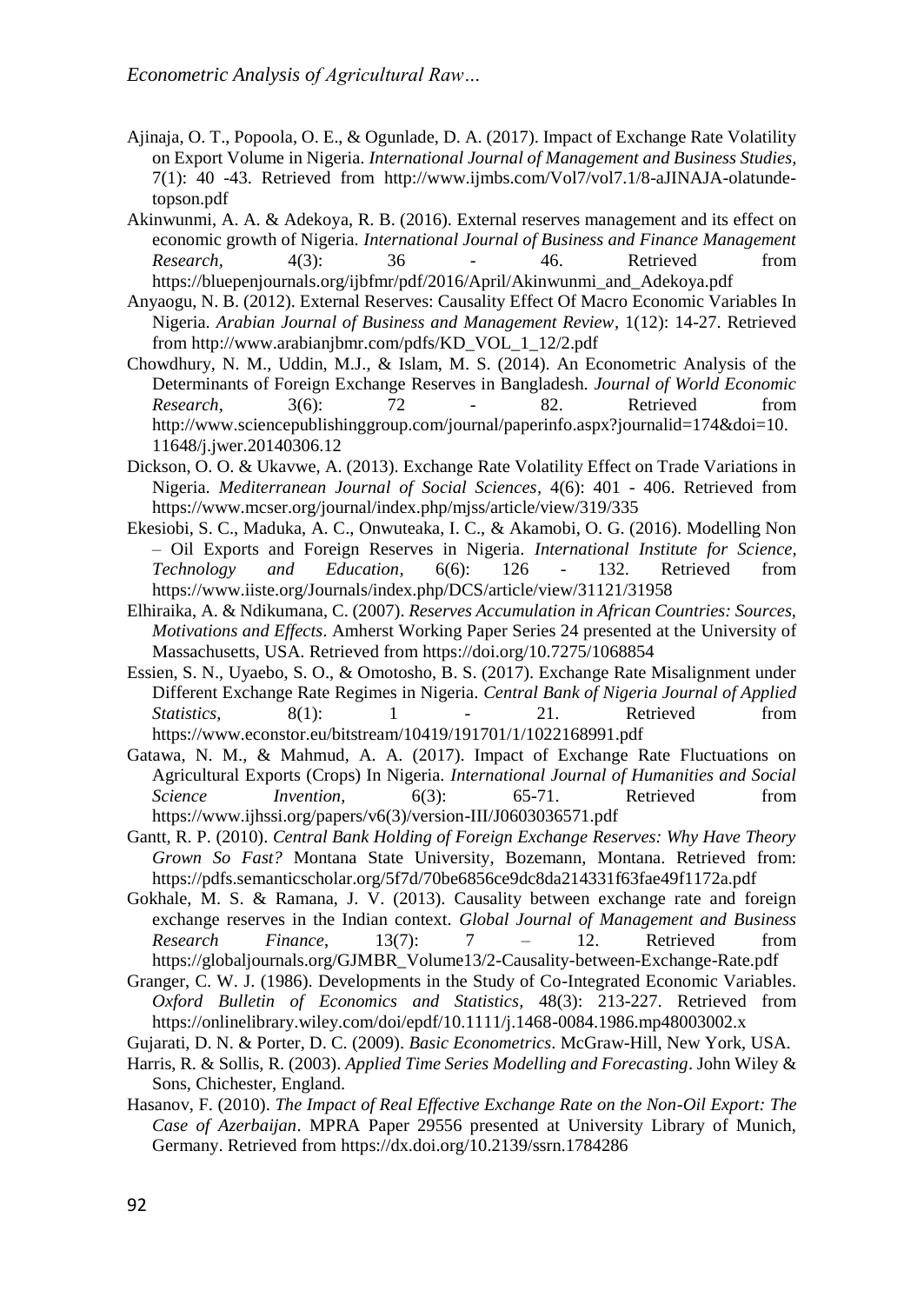- Imoughele, L. E. & Ismaila, M. (2015). The Impact of Exchange Rate on Nigeria Non-Oil Exports. *International Journal of Academic Research in Accounting, Finance and Management Sciences,* 5(1): 190 – 198. Retrieved from <https://doi.org/10.6007/IJARAFMS%2FV5-I1%2F1556>
- International Monetary Fund (IMF) (2000). *Debt-and Reserves-Related Indicators of External Vulnerability*. Policy paper presented by the Policy Development and Review Department in Consultation with other Departments, IMF, Washington D. C. Retrieved from <https://www.imf.org/external/np/pdr/debtres/debtres.pdf>
- Johansen, S. (1995). *Likelihood-Based Inference in Cointegrated Vector Autoregressive Models*. Clarendon Press, Oxford, United Kingdom.
- Keynes, J. M. (1936). *The General Theory of Employment, Interest, and Money*. Palgrave Macmillan, London, United Kingdom.
- Lutkepohl, H. (2005). *New introduction to Multiple Time Series Analysis.* Springer, Heidelberg, Germany.
- Ngerebo, T. A. & Ibe, R. C. (2013). Exchange Rate and Macroeconomic Performance in Nigeria: A Causal Post Structural Adjustment Programme Investigation. *Global Journal of Management and Business Research,* 13(7): 43 - 48. Retrieved from [https://globaljournals.org/GJMBR\\_Volume13/6-Exchange-Rate-and-Macroeconomic.pdf](https://globaljournals.org/GJMBR_Volume13/6-Exchange-Rate-and-Macroeconomic.pdf)
- Nguyen, H. T. (2011). *Exports, Imports, FDI and Economic Growth*. Working Paper 11-03 presented at the University of Colorado, Boulder, Colorado. Retrieved from [https://www.colorado.edu/economics/sites/default/files/attached-files/wp11-03\\_1.pdf](https://www.colorado.edu/economics/sites/default/files/attached-files/wp11-03_1.pdf)
- Nteegah, A. & Okpoi, G. E. (2016). External Trade and its implications on Foreign Exchange Reserves in Nigeria. *West African Journal of Industrial and Academic Research,* 17(1): 108-119. Retrieved from <https://www.ajol.info/index.php/wajiar/article/view/156647/146254>
- Nzotta, S. M. (2004). *Money, Banking and Finance (Theory and Practice)*. Hudson-Jude Publishers, Owerri, Nigeria.
- Obi, K. O., Oniore, J. O. & Nnadi, K. U. (2016). The Impact of Exchange Rate Regimes on Economic Growth in Nigeria*. Journal of Economics and Sustainable Development,* 7(12): 115-127. Retrieved from

<https://iiste.org/Journals/index.php/JEDS/article/download/31485/32325>

- Olayungbo, D. O. & Akinbobola, T. O. (2011). Foreign Exchange Reserves and Exchange Rates in Nigeria: Structural breaks, Unit roots and Cointegration tests. *Journal of Social and Economic Development,* 13(2): 153 - 162. Retrieved from [http://www.isec.ac.in/Journal%20Vol%2013%20\(2\)%20for%20isec%20web.pdf](http://www.isec.ac.in/Journal%20Vol%2013%20(2)%20for%20isec%20web.pdf)
- Olokoyo, F. O., Osabuohien, S. C. & Adeleke, S. O. (2009). Econometric Analysis of Foreign Reserves and Some Macroeconomic Variables in Nigeria. *African Development Review,* 21(3): 454 – 475. Retrieved from<https://doi.org/10.1111/j.1467-8268.2009.00218.x>
- Omojimite, B. O. & Akpokodje, G. (2010). A Comparative Analysis of the Effect of Exchange Rate Volatility on Exports in the CFA and Non-CFA Countries of Africa. *Journal of Social Science,* 24(1): 23 - 31. Retrieved from<https://doi.org/10.1080/09718923.2010.11892833>
- Osabuohien, S. C. & Egwakhe, A. J. (2008). External Reserve and the Nigerian Economy: The Dual Folded Debate. *African Journal of Business and Economic Research,* 3(2): 28 – 41. Retrieved from<http://eprints.covenantuniversity.edu.ng/139>
- Osigwe, A. C. & Uzonwanne, M. C. (2015). Causal Relationship among Foreign Reserves, Exchange Rate and Foreign Direct Investment: Evidence from Nigeria. *International Journal of Economics and Financial Issues,* 5(4): 884-888. Retrieved from <http://www.econjournals.com/index.php/ijefi/article/download/1422/pdf>
- Owuru, J. & Adesoji, F. (2016). *Exchange Rate Trends and Export Performance in Nigeria: A Descriptive Approach*. MPRA Paper 74158, University Library of Munich, Germany. Retrieved from [https://mpra.ub.uni-muenchen.de/75526/1/MPRA\\_paper\\_75526.pdf](https://mpra.ub.uni-muenchen.de/75526/1/MPRA_paper_75526.pdf)